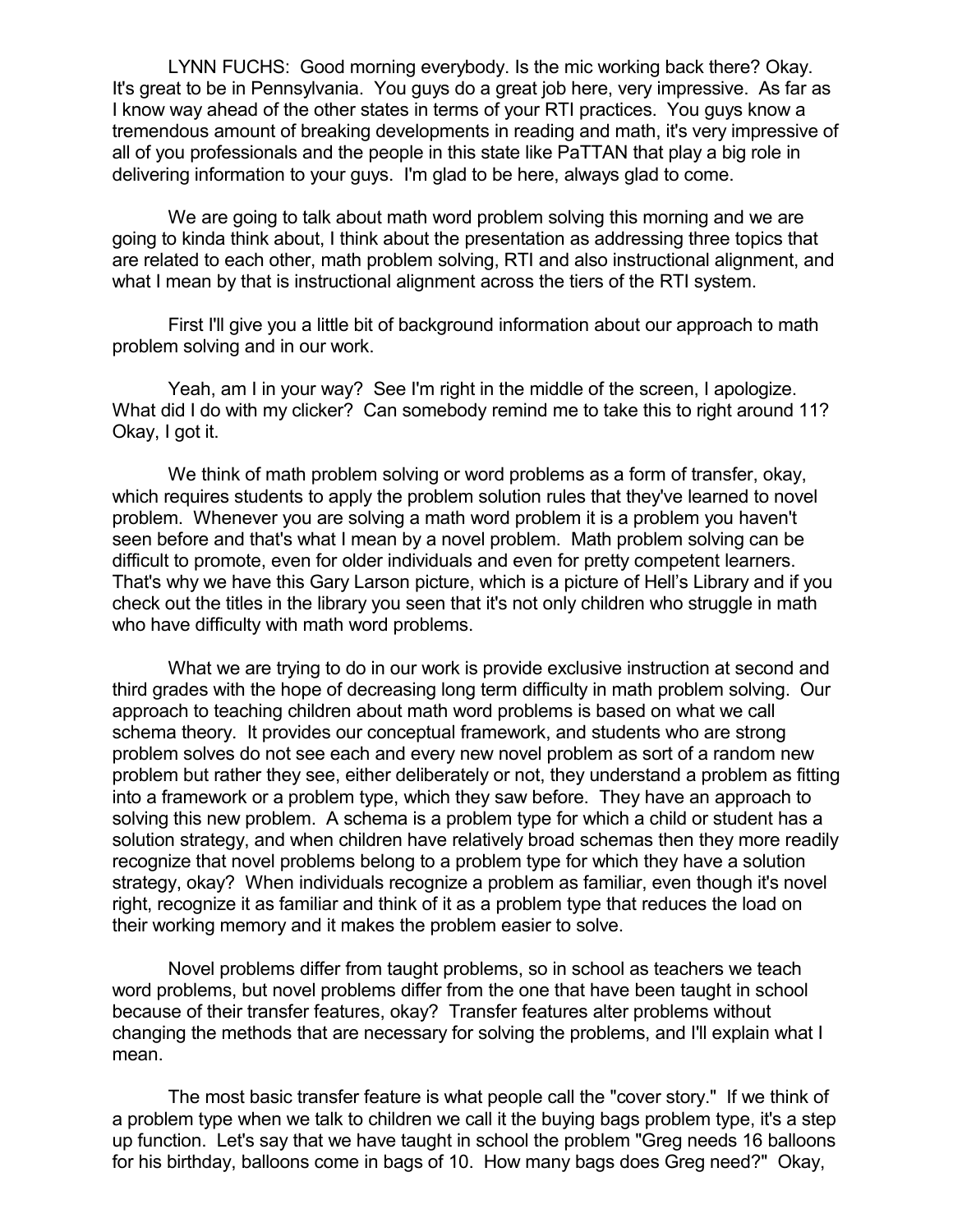so you see why it's a step up function. You are going to have to go to the next step up even though you don't need all those balloons, right? What we typically do in school is we give children and we teach with problems and we provide them problems to solve independently that have new cover stories. We might say "okay, now you try this problem on your own. "Harriet serves ice pops to the 15 girls in her club. Ice pops are sold in bags of 3. How many bags does Harriet need?" Okay. It's a different cover story, new numbers, new story line, but it's the same problem type. It's easy for us to see that and it's easy for kids to see that.

However, limiting instruction to problems with novel cover stories, which is primarily what happens in school, does little to broaden children's schema's for that step up function problem type. What we can do instead is vary novel problems in our instruction with more challenging transfer features. We can vary the look of the problem, the key vocabulary that's used, the nature of the question that's asked. We can make a problem novel by introducing irrelevant information. We can also combine problem types, okay, which you see on standardized achievement tests, so it's not just a buying bags problem it's a buying bags problem that also requires the child somewhere in their problem to solve for half of a quantity, okay.

We can also combine transfer features. Let me show you what I mean. Same taught problem, "Greg needs balloons (16), they come in bags of 10, how many does he need?" Okay. Now here is a problem with a different look. The sign at the supermarket says "Come and get it, four frozen pizzas in a bag for one low price. Okay. You see the sign and decide to serve pizza for your next dinner party. You figure you'll need 10 pizzas, how many bags should you buy?" Okay. Then it's a multiple choice response. Now this may seem obvious to us that is a buying bags problem, but I assure from our research that when children see that problem many of them don't classify as a buying bags problem. It looks very unfamiliar to them. Okay?

Maybe even more challenging, here we have a problem that has a different word in it than is traditionally seen in a buying bags problem for the problems that the teacher uses in her instruction. Here we don't have the word bags in the problem, okay. "Frances is buying eggs for her dinner party, she needs 26 eggs for the dishes that she's making, eggs are sold in dozens, how many dozens of eggs does Frances need to buy?" A lot of children won't recognize that as belonging to the same problem type as the buying bags problems.

And even harder yet, here is a problem with a different question. It doesn't ask how many bags, how many dozens, how many cartons does the main character in the story need? Instead we have a different question, which is now requiring a two step or a combined problem type. "Jose has \$25 to spend on ice hockey pucks, he needs 7 pucks, pucks are sold in bags of 3, and each bag costs \$8. After buying the pucks, how much money will Jose have?" Very few children will read that problem and recognize this as a buying bags problem.

What we are trying to do in our instructional framework is to use schema theory to explicitly teach children to classify word problems into problem types and we're teaching children to think about transfer features beyond the cover story so when they see a novel problem then their work in their life outside of school on that high stakes achievement test they look at a problem and they think about the problem types that they know how to solve and try to find a problem type within that novel problem. Okay?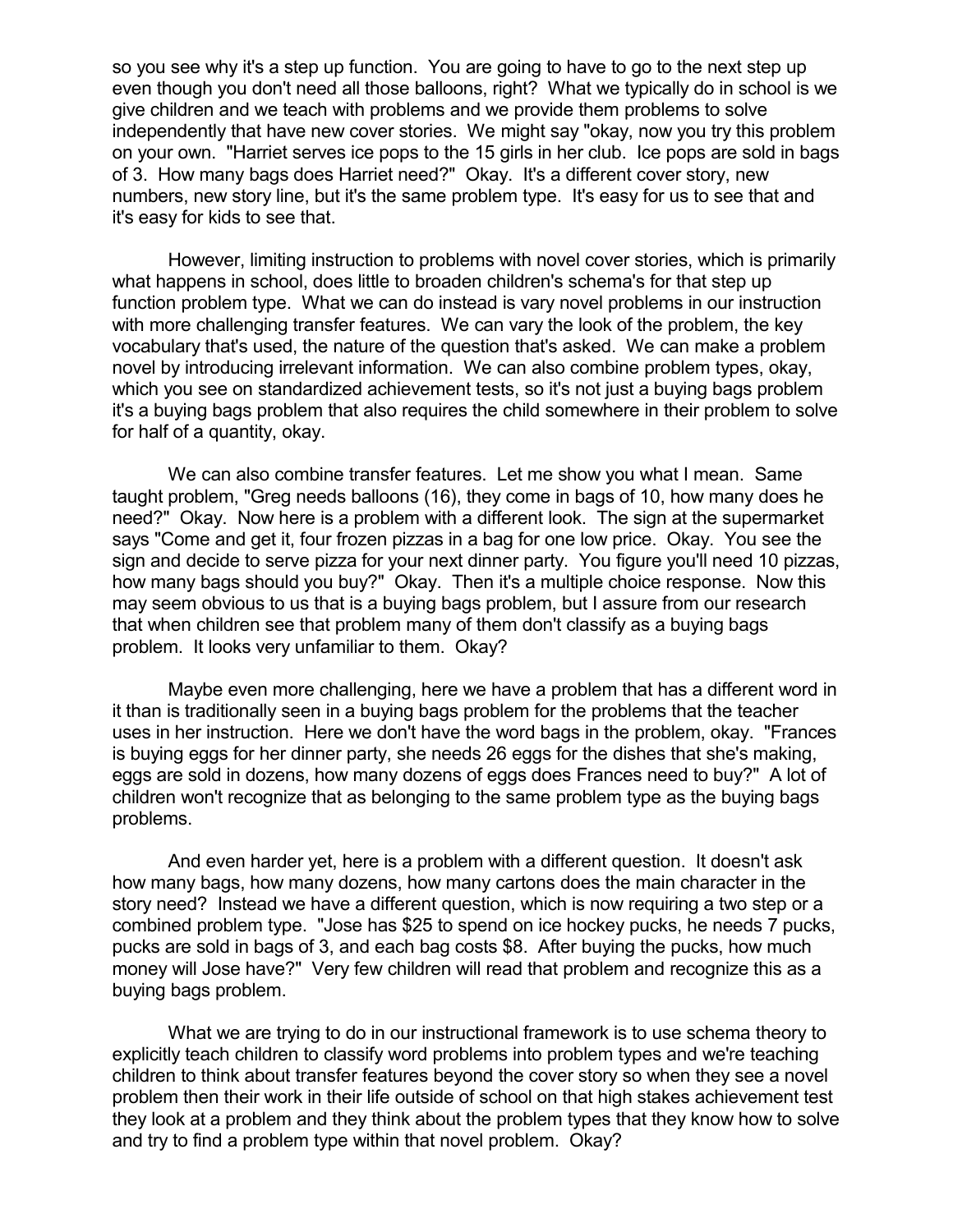#### Any questions about that?

We have two very closely related lines of work using the schema theory approach to word problems and we refer to them when we are working in schools as Hot Math or Pirate Math. We have different versions programs, some are whole class programs, some are small group tutoring programs, some are one-to-one tutoring programs; but I will be in some way over the next couple of hours referring to both Hot Math and Pirate Math. At first I'm going to talk about Pirate Math.

I want to talk about tutoring. We do have Pirate Math, as I said in whole class format, but I'm going to talk about one-to-one tutoring with Pirate Math to help you understand how the instruction goes. In this Pirate Math one-to-one tutoring program there are 48 sessions to this program, 3 per week for 16 weeks. Each lesson lasts about 30 minutes. The lessons are scripted. We do not ever intend for any teacher or tutor to read a script because that is pretty deadly. I like to say it's like an actor getting on the screen and reading a script. Even different from acting we don't want teachers to be memorizing scripts we just want the script there to help teachers understand how the flow and language of instruction goes. It's a way of communicating how the lesson is designed to happen. Okay. It's not read, it's not memorized, it's just there as a resource.

There are four units in Pirate Math. The first teaches foundational skills for solving word problems and then the next three units each address one problem type and these problem types are very prominent in the primary grade. I'm going to refer to these problem types as total word problems, difference word problems and change word problems. Some people use different labels for these same three problem types.

In the introductory unit this is where we are teaching children in as efficient a manner as we can, some foundational skills that they're going to need to work in this program productively.

I'm sorry I'm in your way.

We are covering in this foundational unit, which by the way is three weeks, three sessions a week, so it's nine sessions. We're teaching them efficient counting strategies for driving answers to Math Facts. Okay, I'll tell you what those look like. We are reviewing, very quickly, two digit addition and subtraction with and without regrouping. We are teaching them in a very efficient quick manner how to solve X in addition and subtraction equations because we are going, in this program we use simple algebraic equations to represent the structure of the word problem; and we teach them how to check their work when they are doing math word problems. I'll tell you a little bit about each of these things.

For counting up in addition this is called the min strategy, probably many of you use it occasionally because even competent adults use a mix of direct retrieval from memory to answer Math Facts, as well as you know accounting strategies. Let's say we have the problem 2 + 5, alright. What we teach the children to do is to put the bigger number in your head, 5, 6, 7, okay so we have counted up two additional fingers and that gives us our answer of 7, okay. We teach children to do this and we also give them practice so that can count up very quickly. What we're trying to do here is, there is research, other peoples research that shows the more frequently you pair a problem stem like 2 + 5 with the correct answer the greater the likelihood that you will commit that Math Fact to long term memory. We are making them proficient in counting to the correct answer and for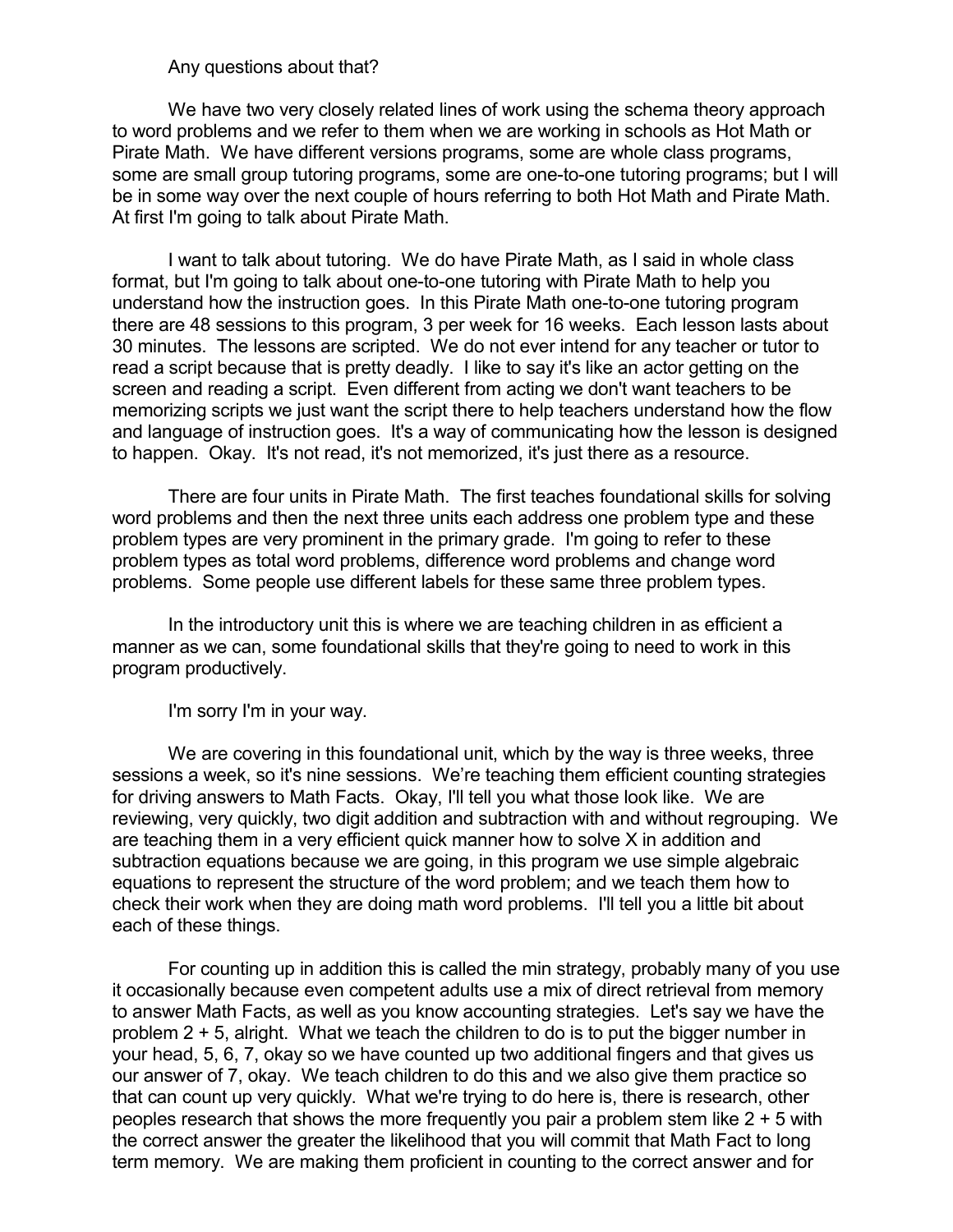children, and there are some children like this, who will be very slow if ever committing these Math Facts to memory they have a very efficient fast strategy for deriving the answer.

By the way, what a lot of children who are bad at math will do is they will start with the first number even if it's the smaller, which takes a lot more time to count up 5 than to count up 2, or many children, young children, first, second grade who have math disability will count up the entire set of numbers, 1, 2, 3, 4, 5, 6, 7. Those are counting strategies but they are inefficient counting strategies.

The second counting strategy for subtraction and we again are teaching them the counting up strategy. To do that we have to introduce a few new vocabulary words. We talk about the minus number. We teach them that the minus number is the number that comes directly after the 2, okay. We don't like to talk about the smaller number in subtraction because when you get to two digit vertical subtraction you might have the number 52 - 17 and there you have two -7's and one column and the smaller is not what's being subtracted, okay.

We teach them to look for the minus number. That can be in a horizontal problem, it can be in a vertical problem as well. The number that's closest to the minus number is the number that you put in your head and say. Okay, so you are starting with a minus number and you're counting to the other number or the number that you started with. You go 2, 3, 4, 5 until you count to the number you start with, 2, 3, 4, 5 and your answer is 3. Again, this is called the missing addend counting strategy, it's just a rote efficient strategy and kids can get very fast at doing this and it helps them in their word problem solving.

#### Any questions about that?

AUDIENCE MEMBER: When you teach this to students I am seeing where they limit that strategy to only certain addends. Like with a plus 2 or a plus 3. And so if you were to get a number like  $6 + 7$  then you would not recommend kids using that strategy for those.

LYNN FUCHS: Well, because you could alternatively for a problem like  $6 + 7$  you could try to encourage them to do a decomposition strategy, which would be I know  $6 + 6$ so let's do  $6 + 6 + 1$ . The problem is that kids who are not good in math first of all have a very hard time with decomposition strategies because it takes a certain amount of analytical thinking to say okay that's  $6 + 7$  is like  $6 + 6 + 1$ ; and it also takes an awareness of which kind of strategy to use for which problem.

We have decided in our work working with low performing kids that when we are teaching counting strategies we are telling them they will do two things. They either know it, meaning they pull that number out of their head, or they count up.

Now, we have a first grade program, it's not either of these problems. It really deals with basic "numerosity" and arithmetic. In that program we have 25 minutes of conceptual instruction and 5 minutes of drilling practice using the counting strategy. There we talk about things about decomposition, we don't call it that, but we talk about how a fact like, well a number problem like  $6 + 7$  can be thought of in many different ways, and so it is not as if I don't think those kinds of conceptual instructional strategies are important, I do; but I think when you're dealing with kids who have pretty substantial deficits in math right off the bat sometimes it makes sense to help them catch up and this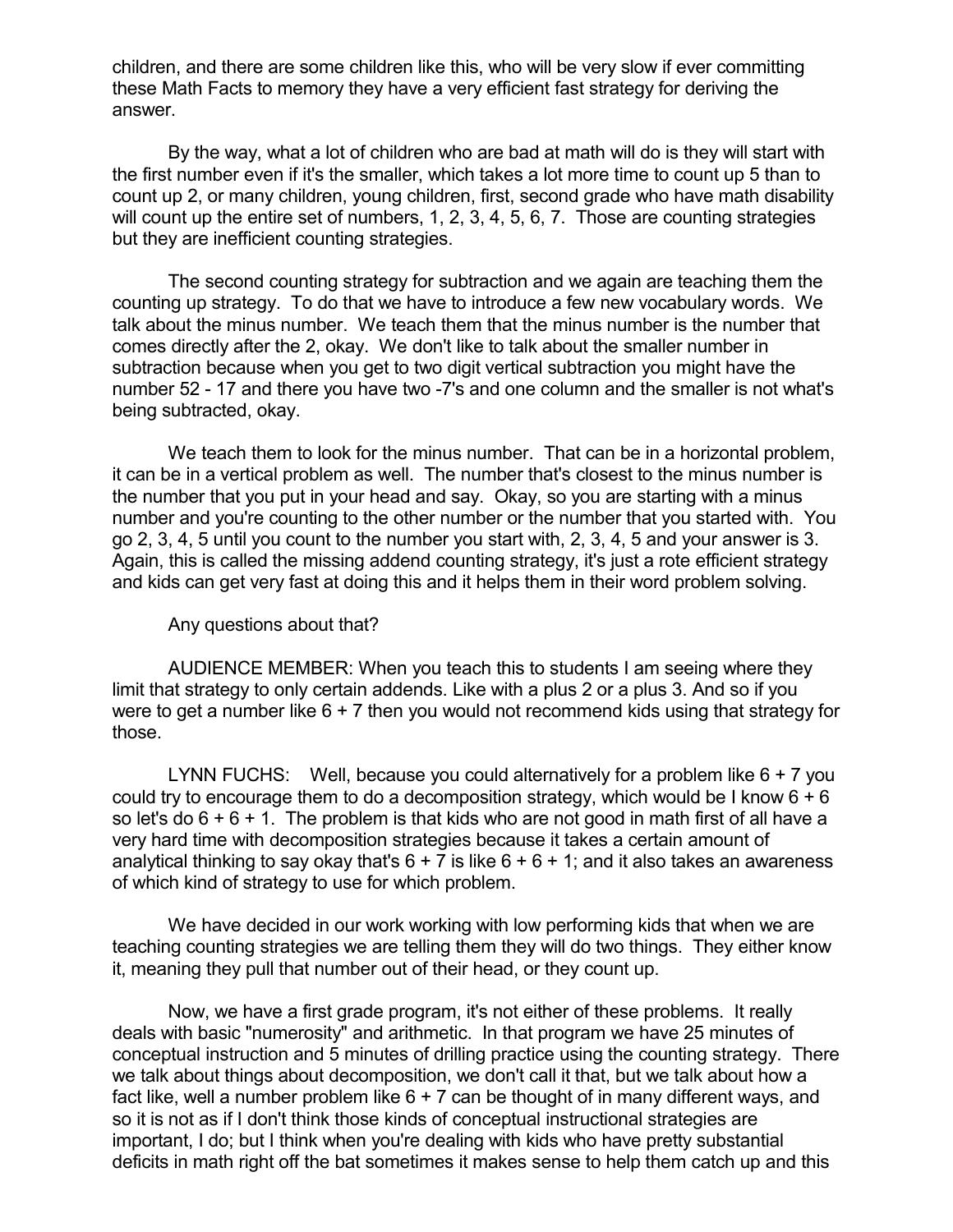is a very efficient and effective strategy for helping kids grab those math facts quickly. Kids get very fast at this.

Other questions or comments?

AUDIENCE MEMBER: Have you ever tried just using sign?

LYNN FUCHS: Sign?

AUDIENCE MEMBER: In other words, sign language for counting down, so you start with the number 10 and you have -7 you have 1, 2, 3, 4, 5, 6, 7 and you're counting 7.

LYNN FUCHS: We've tried that, and we actually in our first grade program, which is focused on number concepts, we use number lines law and so we go up and down; but we find that the at risk kids in our first grade studies that counting down puts a very hard press on working memory. It's like, it's much less rote than counting up; but for you and me it might be pretty rote to count down but for kids who are not you know fluent with numbers it's not as easy for them to remember what comes before 8 is 7 and we find in our work that that creates an obstacle and there's error when the count down, so they might skip a number counting down. The more times you pair an incorrect answer with the problem stem the worse the probability is that you're going to ever commit that accurately to long term memory. We try to encourage correct pairings.

Okay. I'm not going to talk about what we do for procedural calculation because it's not all that interesting. We just kind of reach it in a very procedural way.

We teach how to find X and we have been working with Hot Math and Pirate Math for probably close to 10 years now. We tried this different ways and we finally decided that we're not going to teach it conceptionally, how to find X; but we are going to give them a set of rules that the kids can learn quickly. If X is at the end of the problem just do what the problem tells you to do. If X is not at the end and it's an X minus problem then you add the two numbers you have and if it's not an X minus problem then you subtract the numbers. I would never teach this in algebra but we teach it in second and third grade as a quick easy way for kids to find X, okay?

We think we are teaching algebraic reasoning, by the way, in the way that we teach word problems; but by algebraic reasoning I don't mean simply solving for X in a problem, okay. I'll explain more what I mean by algebraic reasoning as we go along.

Then the final part of this foundational unit is teaching children how to check their work when they're doing math problems, and we cover these topics. First, you must make sure that your answer makes sense, okay, and we have instructional activities about that. Second, you must make sure that your numbers are lined up. You know one of the challenges in word problems, which does not exist in calculations, is that you have to grab numbers out of a problem and you have to line them up correctly, and some of our kids have difficulty doing that; and when you don't line your numbers up correctly you don't come up with the right answer. You have to then check to make sure that you added or subtracted correctly. You have to make sure that you have a label for your answer and you have to make sure that the signs in your problems are correct, the addition, subtraction, equal signs, things like that, money signs.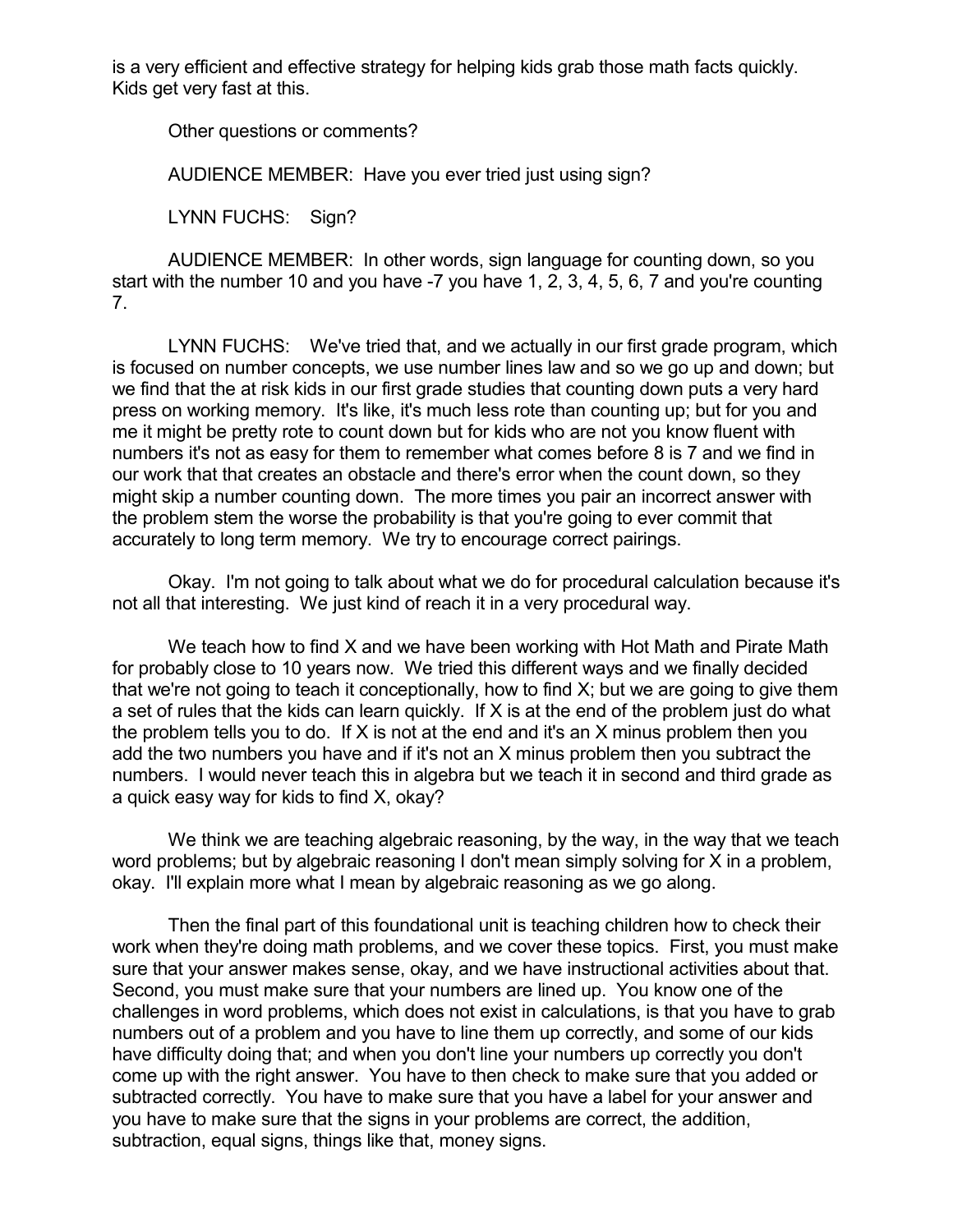That's a foundational unit, and after we're done with the foundational unit we are now first really moving into word problems. When we're talking about checking your work we have very simple word problems that are used for those instruction lessons. We're not really teaching word problem solving or based on schema therapy until we move into unit two. Units two, three and four are schema broadening word problem instructional lessons. Each lesson has four components once we're done with that foundational unit, okay?

The first part of the lesson is a flash card warm up with math facts. We have taught those two counting strategies and the children have some understanding in how to use them. The first activity we quickly review with the child. They tell us how you count up for addition and subtraction and we do a very brief drilling practice, and I'll show you how that works. Then we go onto the second part of the lesson, which is conceptual strategic lessons about schema broadening instruction. That's the heart and the biggest part of every lesson. We spend approximately 20 minutes on number two. Then the third activity is a relatively brief sorting activity where kids look at word problems, listen to them (they are read to them) and they have to sort them into the problem types. Then the last component is a pretty brief paper/pencil review where children are actually working for the first time in the lesson independently to answer math problems.

The math flash card warm up there is deck of 200 flash cards. The sums go from 0 to 18 or the subtrahend the top number in the subtraction goes from 0 to 18. This is sort of a full deck of basic facts. The tutor shows the flash card to the student and the student knows, has been taught that he either pulls the answer out of his head (knows it) or he counts up. Now, if the student answers correctly it goes in the correct pile, but if the student answers it incorrectly immediately the tutor says count up. There is sort of a penalty for getting it wrong in terms of the total number you're going to end up getting in this 2 minute flash card practice. The tutor says count it up. You can't go on to the next problem until you get the right answer. When you finally get the right answer that goes in the correct pile.

The student graphs his score on a graph and has another 2 minutes to beat his score. It is sort of like repeated reading it's like repeated math facts. Okay, let's try this once, shuffle the deck, let's try it again and see if you can beat your score.

Any questions or comments about that?

AUDIENCE MEMBER: 29:23 the score your providing the graff? They they're coloring it in. I am looking at your example and I don't see how they know so that Blue 1, 2, 3, 4, 5  $\frac{1}{2}$ 

LYNN FUCHS: Right, right.

That's right there is a label for the access with the numbers on it, it just didn't make into the slide. I'm sorry about that.

AUDIENCE MEMBER: Oh I see the

LYNN FUCHS: Sometimes, you know they're mysterious to me why things show up. When you are drawing and have a graph with a slope that slope line never makes it in the right place.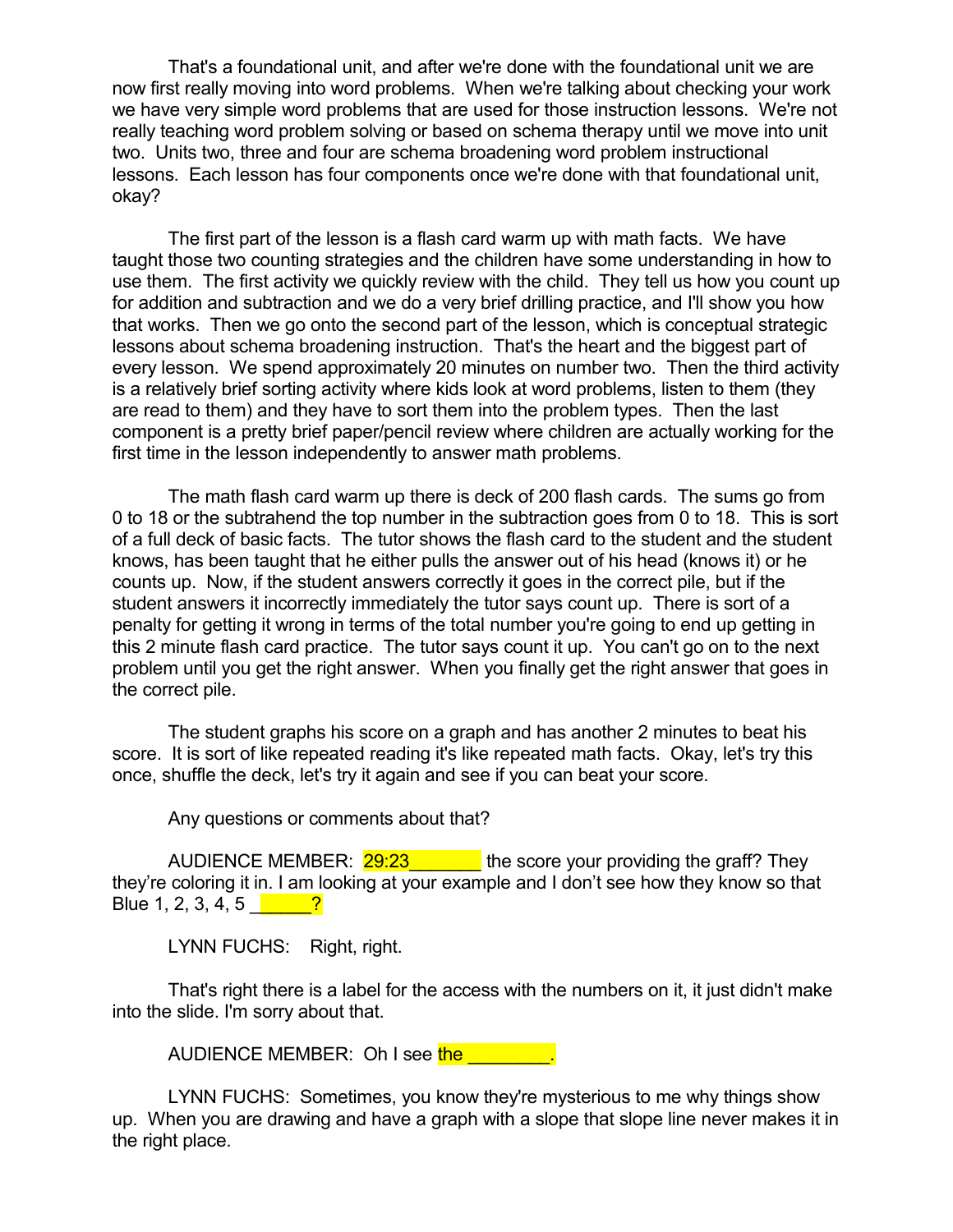AUDIENCE MEMBER: It's there.

Did you have a question back there?

AUDIENCE MEMBER: When you repeat it the second time will you graph that as well<sup>1</sup> 2

LYNN FUCHS: We just show where you made it to this time. Right, right.

Now we are in the heart. We've had that little warm up, you know, on the math flash cards and now we are into the heart of the lesson. Students are taught to use what we call the Run strategy, you run through the word problem. If you have a word problem, the first thing you do is take a run through it, okay; which means that you read the problem, you underline the question, and you name the problem type.

As the student reads the problem he also circles relevant information that he wants to hold on to and he crosses out irrelevant information. Okay, right there on the problem. Like I said, at second grade depending on if we're doing this remedially at third grade we are addressing three problem types. The first is what we call change problems where we have a starting quantity that either increases or decreases to make a new ending amount. We have a starting amount, something happens, the quantity goes up or down, it gets changed, that's why it is a change problem and now there's a new ending one.

We have total problems where we have two parts that are combined to make a total, and we teach difference problems, which are the hardest by the way of the three where you have two amounts that are compared to find the difference between the two quantities.

Children are taught the words change, total and difference problems, but not all at once. The first problem type we teach is total, which is relatively easy. We teach difference problems next, which is definitely the hardest of these three problem types and then we teach change problems, which are the easiest of the problem types last. As we move from to total to difference, we're repeatedly contrasting the gist of the story line in total vs. difference problems and we are mixing them in the Pirate Math program so that children as they are getting introduced to difference problems have many opportunities as they are learning difference problems to contrast difference problems to what total problems do and same for change.

AUDIENCE MEMBER: 33:03.

LYNN FUCHS: They do. That's a good question. Generally, we in this program and in a lot of our work we begin with first of all problems that have no missing information. It is not technically a problem it's a story, it's a change story, no missing information, and we are just role playing with what's happening in that story. We're talking about, we're providing visual representations to help the children translate the narrative to a picture that captures the essence of what's going on in a change problem. After we sort of teach conceptually the underlying structure of what goes on in a change problem then we introduce problems that first have missing information. When we do that the teacher begins by using what we call a worked problem. Here is a problem that I've already solved and the explanation is "here is how I solved it" step by step and gradually the child takes responsibility for doing part of the problem until the child has all the parts of the solution strategy, so that's how the instruction goes.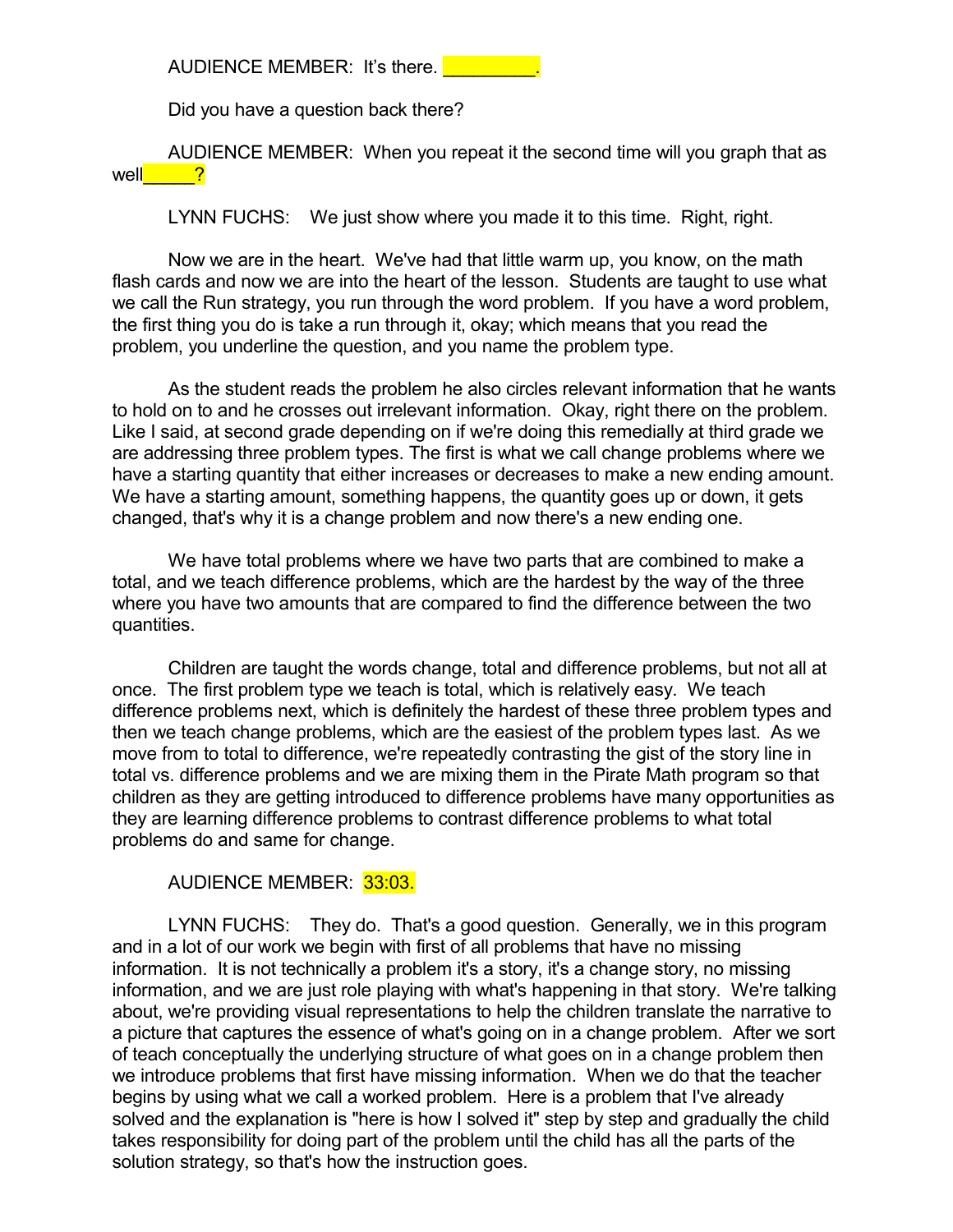#### Any other questions?

Here is the solution strategy. It may seem confusing to you but hopefully in a few minutes it won't. What children do is they've run through the problem, they've read it, they've underlined the question and they've named the problem, the problem type. For that problem type they have what we call a Meta Equation. They are writing down the Meta Equation for that problem type. Let's think about change problems for a minute. Starting amount, it increases or decreases, to change, to make a new amount. There is an example of a problem. Regardless of what the specific problem is this is the Meta Equation, starting amount ST, plus or minus the change amount equals the ending amount, that's what I mean by the Meta Equation. Any change problem can be represented by that Meta Equation.

After the child identifies this is a change problem, writes down the Meta Equation, then he has to take that problem and actually derive the information that creates the algebraic problem that matches that specific change problem. The child has to try to figure out what's missing in this problem. Now sometimes, and this is what makes word problems hard, if it's always the ending amount that's missing that's pretty easy. What makes a word problem hard is that sometimes in a change problem it's the ending amount that's missing but sometimes it's the starting amount and sometimes it's the changing amount. The child has to figure out what is missing in the Meta Equation in that problem and he has to write X in that slot of the equation. Then the child has to figure out well what numbers are given. Sometimes there's irrelevant information in the problem. The child has to figure out what numbers are given, which is the starting amount, which is the change amount or the ending amount; and then write the math signs, which would be either a plus or a minus sign for a change problem and an equal sign and then has to solve for X. See that's why we want them to like just be able to solve X like that and that's why we give those simple of rules for doing that because we're trying to teach them about conceptually what these word problems are, how to use algebraic thinking to represent word problems. We don't care so much about them you know balancing the size of an equation because that introduces a level of challenge that is beyond what we have found, even kids who are strong in math are ready for it second or third grade. We just give them a simple strategy for finding X and then they have to make sure that the answer has a number and a label and then they check their work.

We also, in this conceptual lesson, after the child becomes strong in solving the basic change problem we then teach transfer features like irrelevant information, finding relevant information in graphics, which is a very big part, by the way, of most standardized achievement tests. Usually when you have graphics you have both relevant and irrelevant information in that graphic. We teach children to handle that and then we also teach even in second grade combining problem types. Sometimes you have a difference in a total problem, and I'll get to show you one in a few minutes, all in the same problem. When you read the problem you have to be aware that sometimes those extra numbers in that problem are irrelevant information but sometimes those extra numbers in the problem are important information because there are more than three relevant numbers because this actually had two problem types that are combined in the same narrative.

We teach them explicitly to be aware of transfer. Okay, we know change problems but sometimes change problems look different than we expect them to look, and we have to be on the outlook for that. We teach them the transfer features in connection with that units problem type and we're encouraging students to think broadly about the problem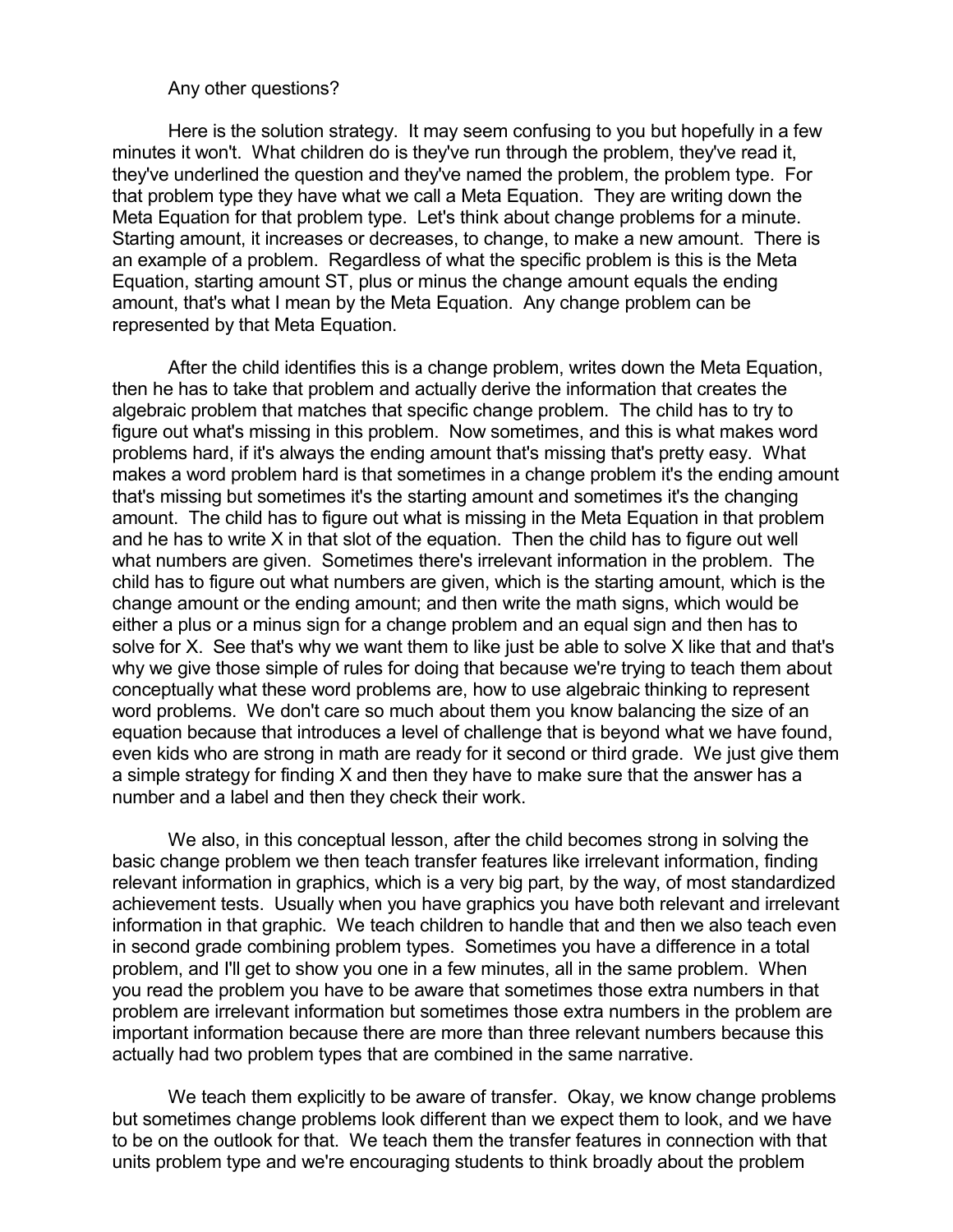type so they won't be thrown off when they see a novel problem it's harder or has unexpected features in it.

Everybody, why don't you take a minute and try to solve that problem on your paper. You did already, oh thank you. Sorry. Okay, first we had to identify that as a change problem then we wrote down our Meta Equation. We had to identify what information was missing in this problem. Well, it's the ending amount. We put our X at the end in that slot of the equation. Then we had to give the numbers that were given to us that are relevant and know where to put them, which is the starting amount, which is the changing amount then we could solve for X and label our answers.

Any questions about that?

AUDIENCE MEMBER: 41:34

LYNN FUCHS: We do, then they do. We require them to do that; but what's nice to see, and we hardly ever see this generally. How often do you like teach a child to do a set of explicit careful steps in solving a problem and you seem them do it at times outside the instructional session or if you are tutoring them you see them go back to their classroom and when they are solving word problems they actually do that or during Pirate Math and we're doing whole class lessons kids know they have to use the Pirate Math strategies but then how often do they use that Pirate Math strategy when they have a problem in the context of the science lesson.

We actually see children using these strategies at other times. Now, we explicitly tell them they should. Okay, we're teaching you this, when you this on a test back in your classroom, when you see this during math instruction in your classroom use it, that's what we want you to do. Come show us your paper, bring it back to us and let us see where you used it, things like that.

### AUDIENCE MEMBER: 42:51

LYNN FUCHS: We have used this program with children with math learning disabilities. The research that we've done has been limited to children who are high performing, average performing, low performing, at risk so they're sort of between maybe the 15th and the 25th percentile in math and then children who are very low in math. Many of these kids who are in our MD studies have IEPs.

It sounds hard, but you have to realize that the instruction builds and it's very explicit and it's very supportive to the kid to understand how to do this.

AUDIENCE MEMBER: 43:46 Is there a video on the website?

LYNN FUCHS: We don't have a video, but that's a good idea.

AUDIENCE MEMBER:  $43.50$  parent and child that has Figure not doing this in school, which I don't believe they are doing it explicitly the way that you do it. Could the parent find these\_\_\_\_\_\_.

LYNN FUCHS: It kind of depends on your relationship with your child. Sometimes that can go very nicely sometimes and it's not the parent's fault, the child's fault, sometimes it just doesn't work out that well. You might want to have another tutor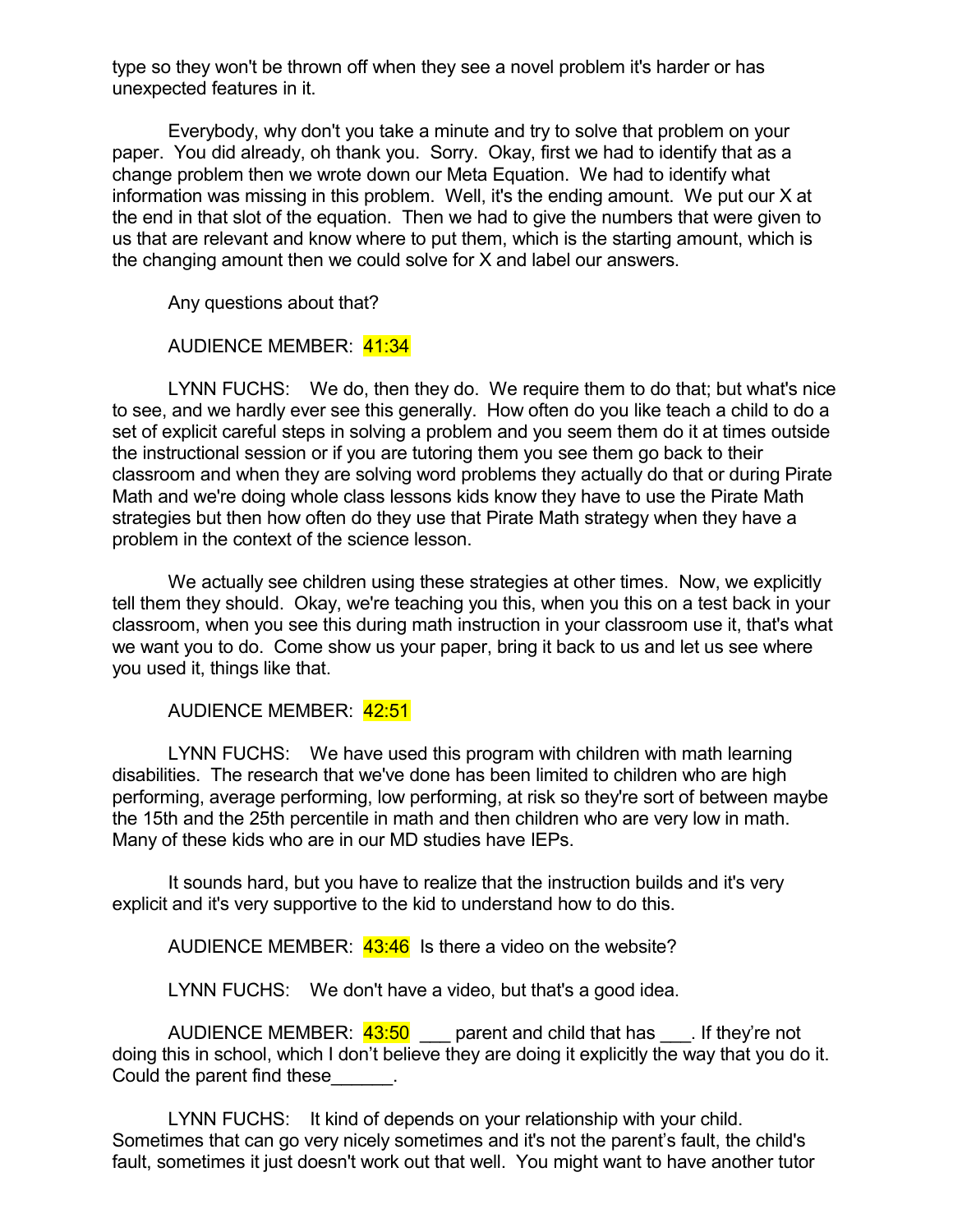outside of school using with the child. I'll tell you, we have not used the program or evaluated it with a parent, you know in a parent study; but in our studies most of the people doing the tutoring are not certified teachers. The instruction is laid out in a way that makes it doable for non-certified teachers.

Thank you, I took my pill. Somebody else reminded me or I never would have.

Okay, now. Okay, here's a harder problem, so give that a try. We had you decide it was a change problem. We have our Meta Equation. The tricky thing about this problem is that X is not the ending amount, right; but the nice thing about this approach to word problems is that the child can, even though many children and some adults, would get confused when they see that problem, it's a little confusing. Our kids don't get confused because they see that as a change problem and they come to be aware that in a change problem X can be in the first, second or third position. So they are on guard, so to speak.

They've identified X as the missing information then they have to figure out which is the change amount, which is the ending amount, whether the initial amount is changing, increasing or decreasing, and then they can solve for X and label their answer.

AUDIENCE MEMBER: I'm struggling with how to phrase these questions. One of the practicies I've seen during the problem in schools is teaching them signal words.

LYNN FUCHS: Okay. We do not teach signal words. We try to vary our vocabulary. When I was looking at my slides I didn't like the way in these particular problems I had "now" so often, but when you think about difference problems, I'm going to shift for a moment because that is a very important point. Key words generally don't work consistently well. We actually address that head on and we say "when you see the word more that does not mean to add. When you seen the word less it does not mean to subtract." In difference problems you know "John has 7 cats (I'm going to screw this up), Jose has 4 dogs, how many more animals does Jose have than John?" The word more is in there; but you don't add to find that answer. We talk about that. We don't talk about relational phrases but we call it the difference part of the problem, and we actually have kids practice reversing quantities with more or less in between them; and what I mean by that is, you know, John has 5 more cats than Jose is the same as Jose has 5 fewer cats than John. We try to get them to be flexible with those words to really deeply understand relational words like more, less, bigger, smaller, older, younger, things like that because in difference problems, which are as I said are these three problem types difference problems are much more difficult than the other two and part of the reason for that is because of these vocabulary words that kids who struggle with math problems, struggle with language, generally that is one of the cognitive underpinnings of difficulty with word problems, and they need explicit instruction in the vocabulary of word problem solving. We do that explicitly and we explicitly teach them not to use key words. We vary our language so that they are not successful by just relying on key words.

Any other questions at this point?

Okay, try that one. What's different about this problem? It's a change problem but what's different? What are the transfer features that have been added to this problem?

AUDIENCE MEMBER: Irrelevant information.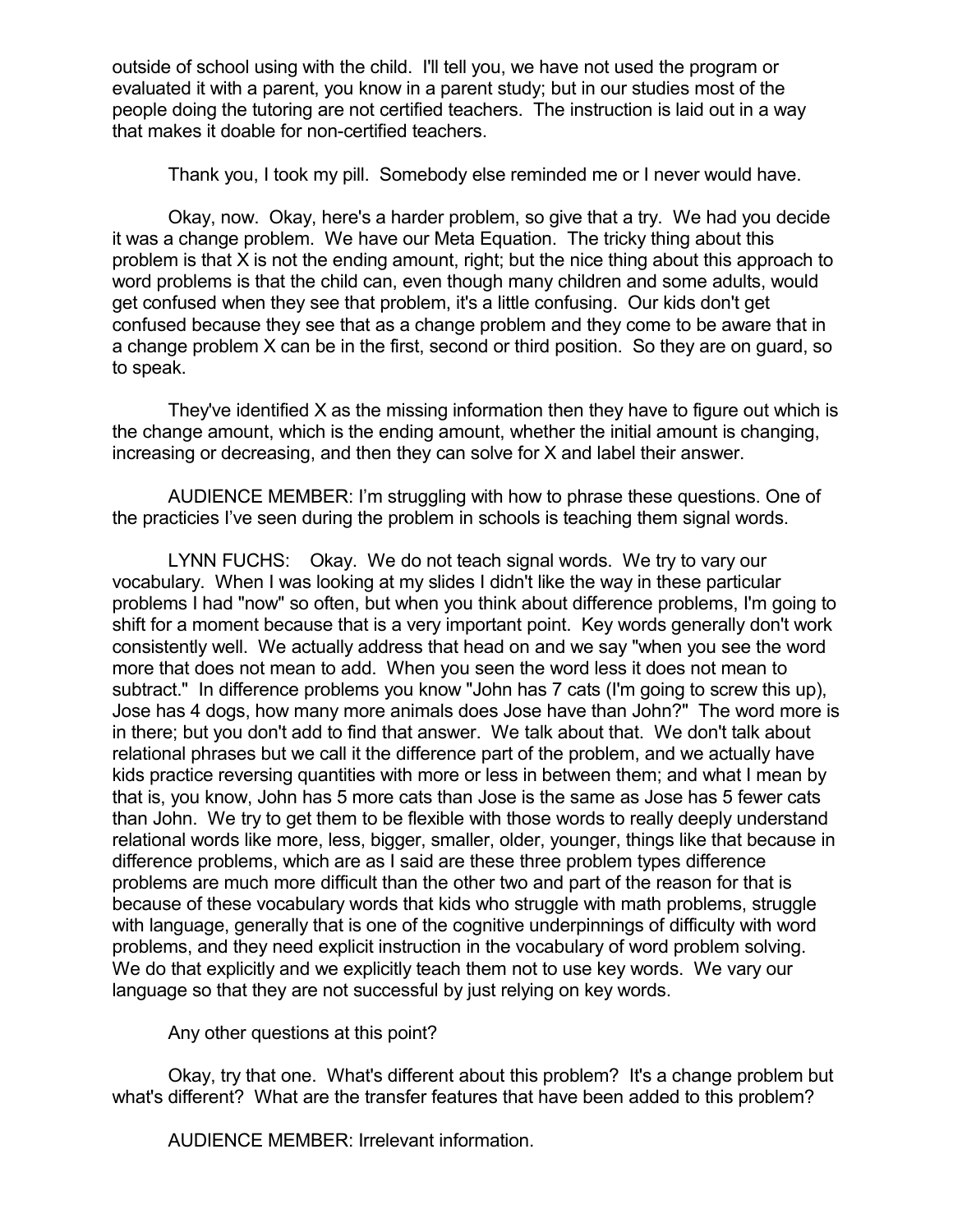LYNN FUCHS: Irrelevant information and you have to find relevant information in a graphic. Okay. That's a big thing in a standardized unit tests. So take a minute and try to solve that problem. Our kids, after they'd read the problem, they would cross out the irrelevant information. They also, by the way, are taught to go to that graph and the first thing that they do is they label Milo with a number so that they can just decrease the amount of work they have to do. They immediately go to that. They label Milo, Trish, David and Alisha each with a number and then they go back to the problem and run through the problem.

Questions? Kids actually think of irrelevant information as irrelevant information. They're taught that phrase. They're taught to watch out for it.

The first unit that we teach is actually total problems, two parts that are combined to make a total. Here you have a total problem and there's the Meta Equation that goes with a total problem. Then we do difference problems, okay, comparing two amounts to find the difference between them. There you have an example. The Meta Equation is bigger number minus the smaller number equals the difference.

The third part of every lesson, and as I said by the time they get to this probably a good 20 minutes of the lesson is now done. They are now doing sorting. It is a very brief activity. They have 2 minutes. The tutor reads the cards to the student and the student takes the card and has a sorting mat and places that card on the sorting mat that shows what type of word problem it is and at the end of the 2 minutes they count up the number correct. The tutor uses a correction procedure for up to 3 errors. There is the sorting mat. There's an example of some sorting cards. They're shuffled in the deck, but what I wanted to show you here is that we have problems in sets of three. The story is about Maria, Jackie and flowers. That's kind of like the theme of the cover story. You can have Maria, Jackie and flowers but a problem might be the underlying structure of that problem might be a change, total or difference problem. Take a minute and read those three problems. It's not easy. Think about whether the problem is a change, total or difference problem. So just first spend a minute on that one. That's a total problem, but one of the parts is missing.

AUDIENCE MEMBER: 55:20 Why are you calling it a solution problem when

LYNN FUCHS: This is a sorting activity. When the tutor reads that problem to the child and the child has to decide whether to place it on the sorting mat as a total, difference or change problems, or I don't know.

AUDIENCE MEMBER: 55:38

 $\mathcal{L}=\mathcal{L}^{\mathcal{L}}$ 

LYNN FUCHS: Right they're sorting the word problems into problem types without having to solve them.

AUDIENCE MEMBER: 55:43

LYNN FUCHS: Oh, I'm so sorry. I'm sorry.

AUDIENCE MEMBER: 55:50 it makes it confusing.

LYNN FUCHS: Okay. I apologize for that. I'll change that next time. Thank you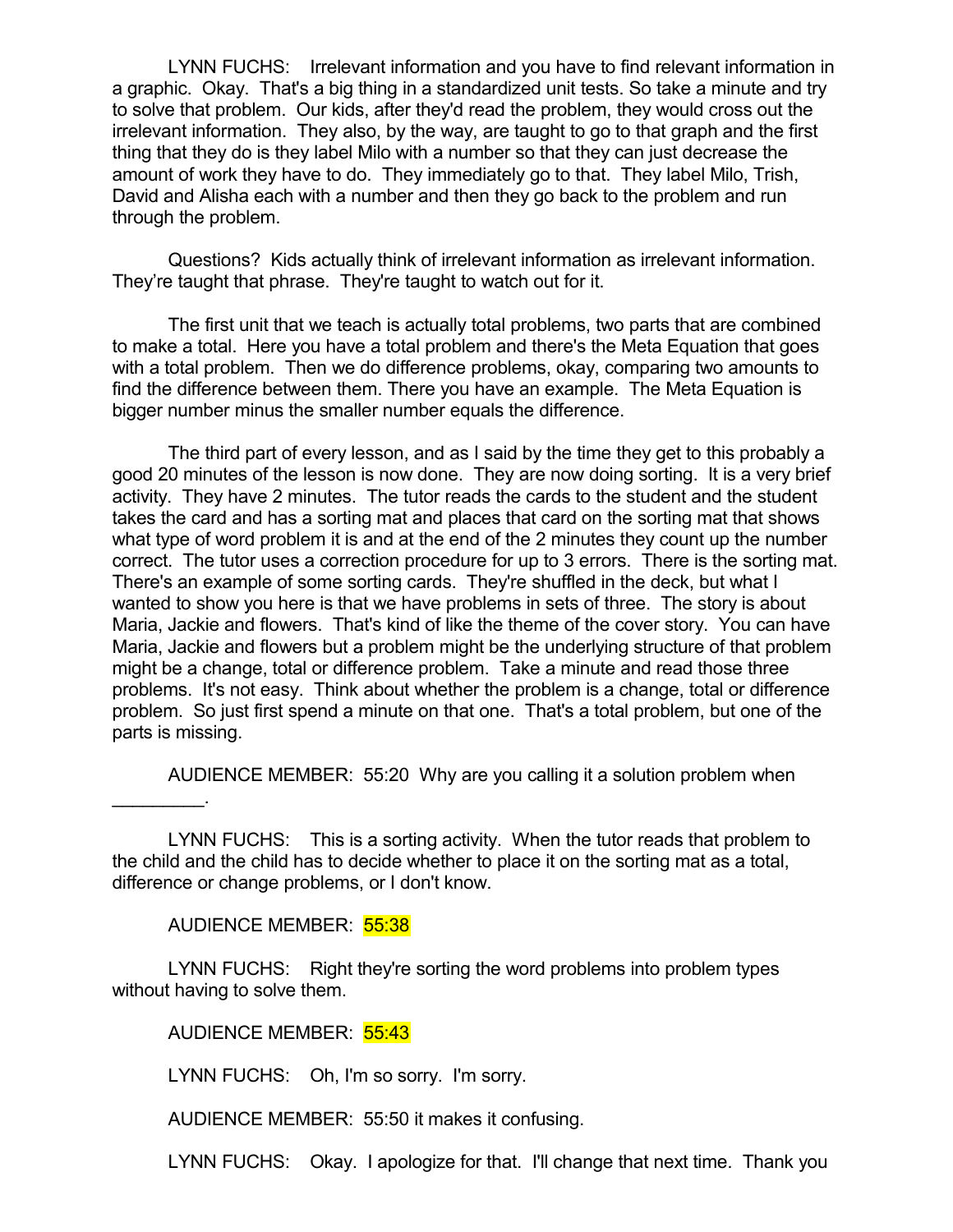for pointing that out.

Why do we have these sort of highly confusing sets of problems in the deck? Well, because first of all we don't want to have a new deck of cards every time the tutor does the activity. Because if the theme of the story is associated with the problem type then the kids would just learn. When I see Maria, Jackie and flowers I know that it's a difference problem. When they get to Marie, Jackie and the flowers they have to really think hard about what's going on in that story to decide which problem type it is. They can't rely on a very superficial cover story to associate it with a particular problem type.

# AUDIENCE MEMBER: 56:54

LYNN FUCHS: It is a total problem. You can, but the story is not about the difference between two quantities. You could think of it as a difference problem but really only in the sense that you're subtracting to find the answer.

# AUDIENCE MEMBER: 57:16

LYNN FUCHS: You could decide to do a program differently and you know sort of teach children that subtraction is about the difference between any two numbers. If you did that I don't think that it would be that useful to children. There what you're teaching children is just look at a problem and decide whether to subtract or add. That's very different from what we're doing in this program. That said, there are sometimes, change and total problems sometimes can be difficult to distinguish, and if a child wants to call a change problem a total and we won't argue with them, that's fine with us. Actually, difference problems are pretty distinctive because they explicitly contrast two quantities.

Here, this is a difference problem. Marie picked 8 more flowers than Jack. That's the relational part of a difference problem, than sentence. That's the hard part for a child to handle. What we teach them to do is actually say "okay, who has the . . ." First of all, think about without the 8. Maria picked more flowers than Jack. That's the first thing we teach them. Forget about the number for a minute. Maria picked more flowers than Jack. She M is greater than Jackie, and that's how they then know which is the bigger number and which is the smaller number.

AUDIENCE MEMBER: 59:08 I guess looking at the first one again though, like I can see that even

LYNN FUCHS: Yes. Total and change problems often are interchangeable, not always. That's what I said but that is not a difference problem.

AUDIENCE MEMBER: 59:24 Assuming

LYNN FUCHS: Yes. That's exactly right. We always have the sorting mat looking like that and we have all the problems in the deck. Children are read a problem and they, when they are on the total problem which is the first kind of problem taught, they either say it's a total problem or I don't know. As they go through the program difference is taught next. Now they can either do total, difference or question mark and when they get to all three problem types then they are using for the first time the full mat.

**AUDIENCE MEMBER: 1:00** She said that the teacher reads the problem to the student. They never containing the student.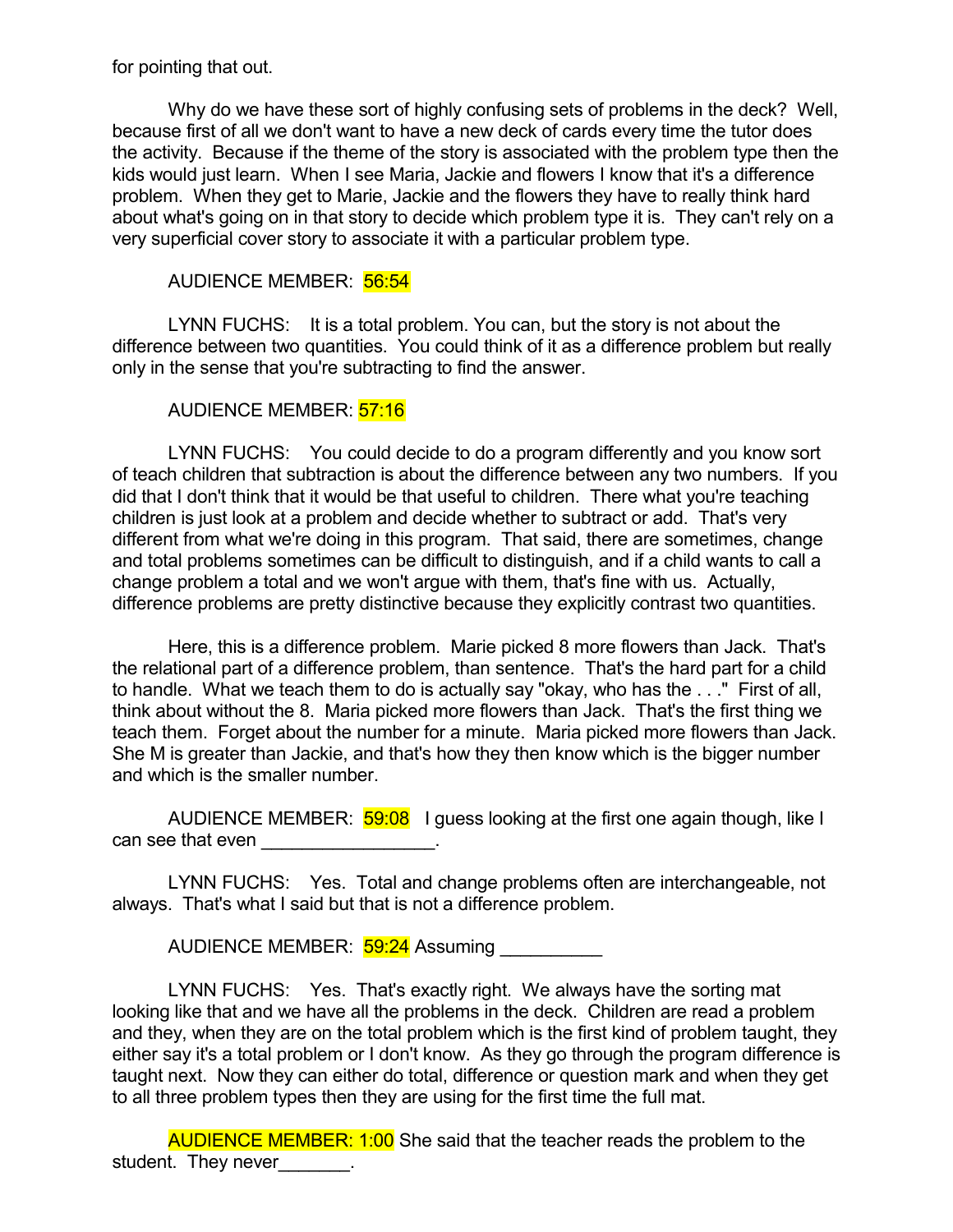LYNN FUCHS: They do, right. They do, Because some of these kids can read better than other kids and to the extent that they can that does help them.

AUDIENCE MEMBER: Okay.

LYNN FUCHS: Yeah.

AUDIENCE MEMBER: 1:00:30

LYNN FUCHS: Yeah, the child will decide which place to put it on the sorting mat, is that what you mean?

AUDIENCE MEMBER: No that is not what I mean. **1:00:42** 

LYNN FUCHS: They're shuffled. This is a little confusing. Those three problems are not together in the deck. I am just showing them to you in that way to emphasize that they are in the deck. A kid can't learn to associate the cover story characters with a particular problem type.

AUDIENCE MEMBER: 1:01:15

LYNN FUCHS: No, it's a change problem. Because there is a starting amount that changes and now there is a new ending amount.

In a difference problem, see you can't, I think a lot of us have come to think well if I subtract it's a difference between two quantities, but we are teaching kids a difference problem has to do with comparing two quantities explicitly and a difference problem has to have something like that, it's not always exactly like that. In a meaning sense it has to have something like that somewhere in the problem.

Okay, there is also a paper . . . Yeah?

AUDIENCE MEMBER: 1:02:10 in relation to like an equation itself. right? Do you know what I am saying like if it is a difference then X

LYNN FUCHS: Write the X. Well, the X can be anywhere, it can be the bigger number, the smaller number or the difference.

AUDIENCE MEMBER: So there is certain places.

LYNN FUCHS: Right, but that equation once you know it's a difference problem then you know it is B minus S equals D. Is that what you mean?

AUDIENCE MEMBER: Yes.

LYNN FUCHS: Right, and then your next task is where's the missing information in that problem. It's a different way of thinking about word problems. The problem with teaching word problems is that it's very hard to think of an instructional strategy that isn't just "read that problem and think about it." Think about what's, you know, happening and do you add or subtract to find the answer. This is different and so it's novel, and it's hard to talk about without actually through the problem and using it, going through the program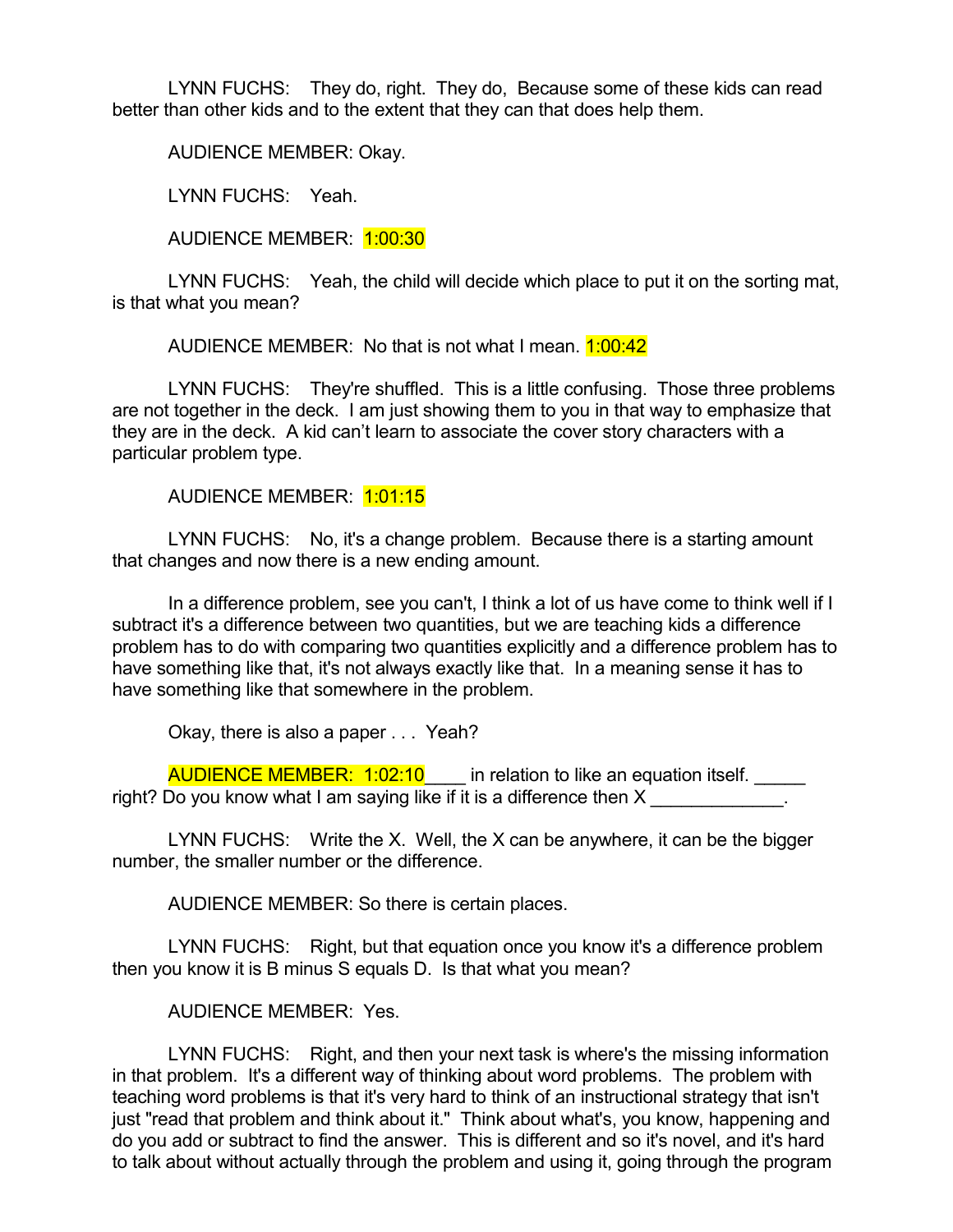and using it because it's actually giving kids an explicit structure to help them solve word problems. It's not, we haven't been taught this growing up. Even though there is a body of work going back to the 1970's that talks about how in the primary grades word problems all fit pretty much within these categories.

What we have done is use that framework of problem types and developed an instructional program that gives kids an explicit set of strategies for solving word problems. I mean a lot of kids with very easy work problems and they are good at language, they're decent with math they can solve them like that. They don't have to think too much about the story line; but most kids that we work with what they do is they grab two numbers and they just add them together.

We find that this approach to word problem solving helps everybody in the achievement spectrum except maybe the very highest achieving kids who don't need something like this.

The last part of the activity, this only takes approximately 2 minutes, I can't remember how much it is, they do 10 math facts on paper, 4 double digit calculations and 1 word problem. Okay. You have a fixed amount of time. The calculation problems are on the front side of the paper, the word problem is on the back side. After 30 seconds or if it's 1 minute, I think it's 1 minute, the tutor flips over the page and then they have the second minute to do the word problem.

Now, during tutoring, this is not true in the whole class program, students have motivation. Pirate Math has motivation program built into it. Students earn coins, this is in Pirate Math. The earn coins for listening well, working hard, following directions, and producing correct work. At the end of every lesson they trade in their gold coins for putting steps on the map. For every gold coin they get to color in a foot on the map. When they get to the treasure map then the tutor takes out the treasure chest that has small trinkets and the child can trade in the map for a trinket.

We have actually done some studies with and without this component in the tutoring and we find that we get better outcomes when we have this in here, which is not to say that every child needs it; but, all in all, kids who are low in math or have math learning disabilities need a little motivation to self-regulate and work hard on things that are hard and sometimes unpleasant for them.

#### Questions or comments about that?

I am going to tell you briefly about one in a series of randomized control trials that we did. We have done them at second and third grade using Pirate Math. You can see the people who are involved in their search program. It's at Vanderbilt and the University of Houston. I'm going to tell you about one study in the series in which we screening about 1,000 children, this is at third grade, it's remedial. These are children who are very low in math. We screening about 1,000 children in 63 classrooms in 18 schools, about the half the kids were in Houston and about half the kids were in Nashville, that's where Vanderbilt it.

About 10%, the lowest 10% of these 1,000 children met our inclusion criteria, which meant that they were low both on math calculations, math word problems, but they were not low on IQ; and we had a pretty liberal cutoff on IQ. We gave the two sub tests WASI, which has vocabulary sub tests and matrix reasoning. They couldn't score below 80 on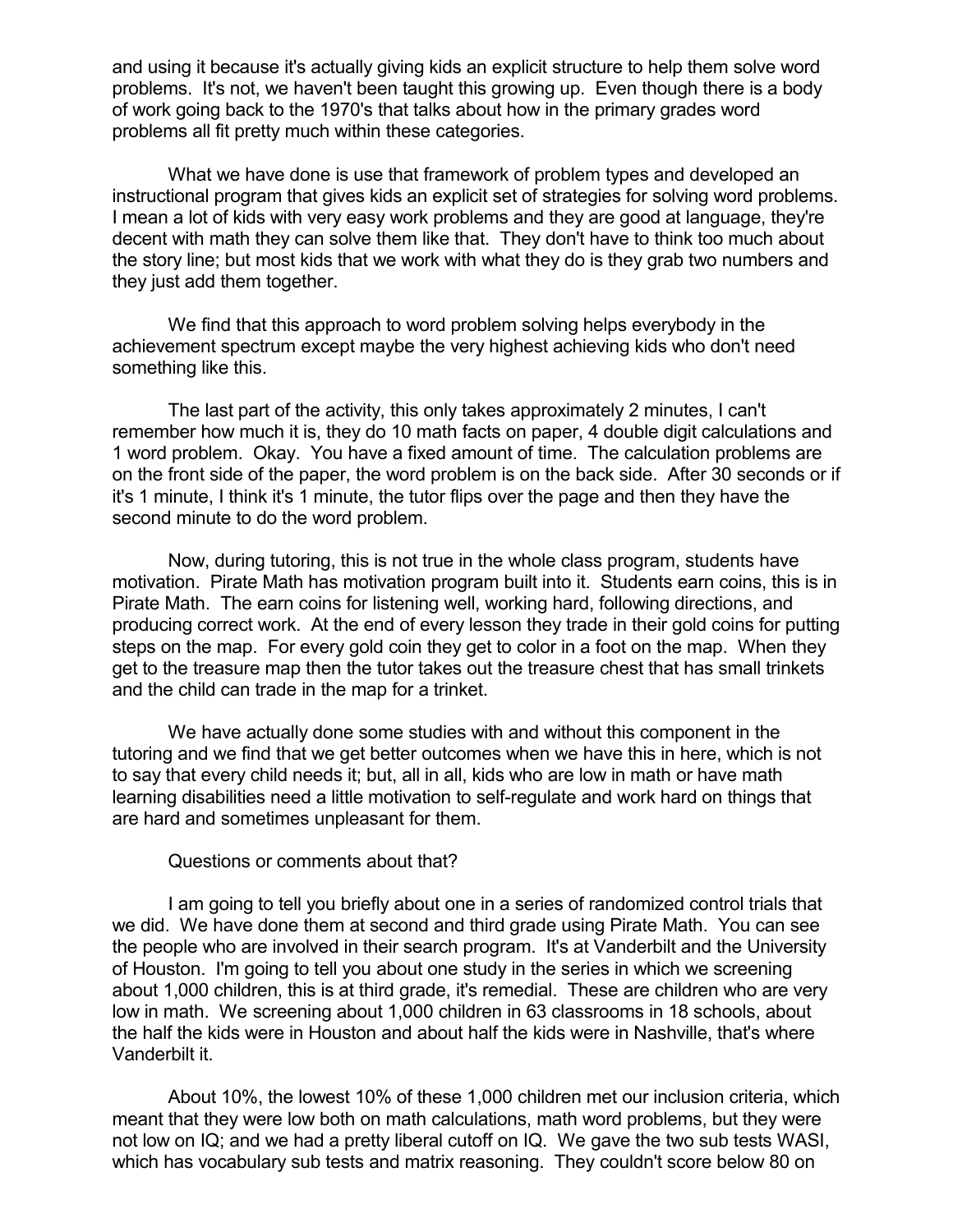both sub tests, they could score below 80 on one or the other. The average IQ of these kids is low average; but we're not talking about kids with mental retardation in this study.

The students were randomly assigned to either be in a control group, which meant business as usual, whatever the school was giving them, or to participate in Pirate Math or to participate in tutoring that was exclusively focused on math facts. What we were trying to do in this study was evaluate the efficacy of Pirate Math and gauge that against sort of maturation with typical instruction but also gave it against another tutoring program, so we were controlling for the one-to-one interaction, the amount of extra math instruction that the children were getting. Both tutoring programs, we developed both of them, were delivered individually. They are both in 48 sessions that I told you about. They are both 20 to 30 minutes per lesson, both programs were scripted. They both used the same motivational system that I told you about, and we audio taped every session. We went back and sampled the tapes to evaluate whether fidelity to the tutoring program was high, which it was.

By the way, as an aside, if you're in schools and you're using uncertified tutors and you're supervising tutors we find that audio taping is an effective training mechanism, because we can listen to tapes, which we do right off the bat, and provide feedback to tutors about what they're doing well, what they're not doing well, and it's a pretty inexpensive way to make sure that there's quality in the secondary or tier II prevention program that you're using.

Math Facts, like I said, was exclusively on math facts. We taught them the counting strategies but the got in addition to that conceptual instruction like we taught decomposition strategies and other kinds of conceptual information about math facts and they had a lot of practice on Math Facts.

In Pirate Math, as you now know, the primary focus is on word problems, but we also have to remember, and when we look at the results of the study that did address some foundational skills. We taught them counting strategies for math facts and they had that math flash card activity every session. They had procedural calculations, we had a lesson reviewing procedural calculations, but remember they did procedural calculations within the context of the word problems they solved plus they had that last activity practice with procedural calculations and they had some focus on algebra.

On the math facts, we pre- and post tested kids and we looked to see how much they grew over the course of the 16 weeks of the tutoring program. Pirate Math and the math facts tutoring program grew comparably; but they grew more than the controlled group. Now, on math facts what would you have expected the outcome to be?

### AUDIENCE MEMBER: 1:12:59

LYNN FUCHS: We expected that to happen. We were actually pretty interested in the fact that we could get the same, we estimated that kids were spending across the program an average of about maybe 5 minutes on math facts and we could get the same outcome for that as we could get for the 20 to 30 minute per session lessons. We actually have become very big fans of the counting strategies and learning to use those fluently. Did you have a question?

AUDIENCE MEMBER: 1:13:36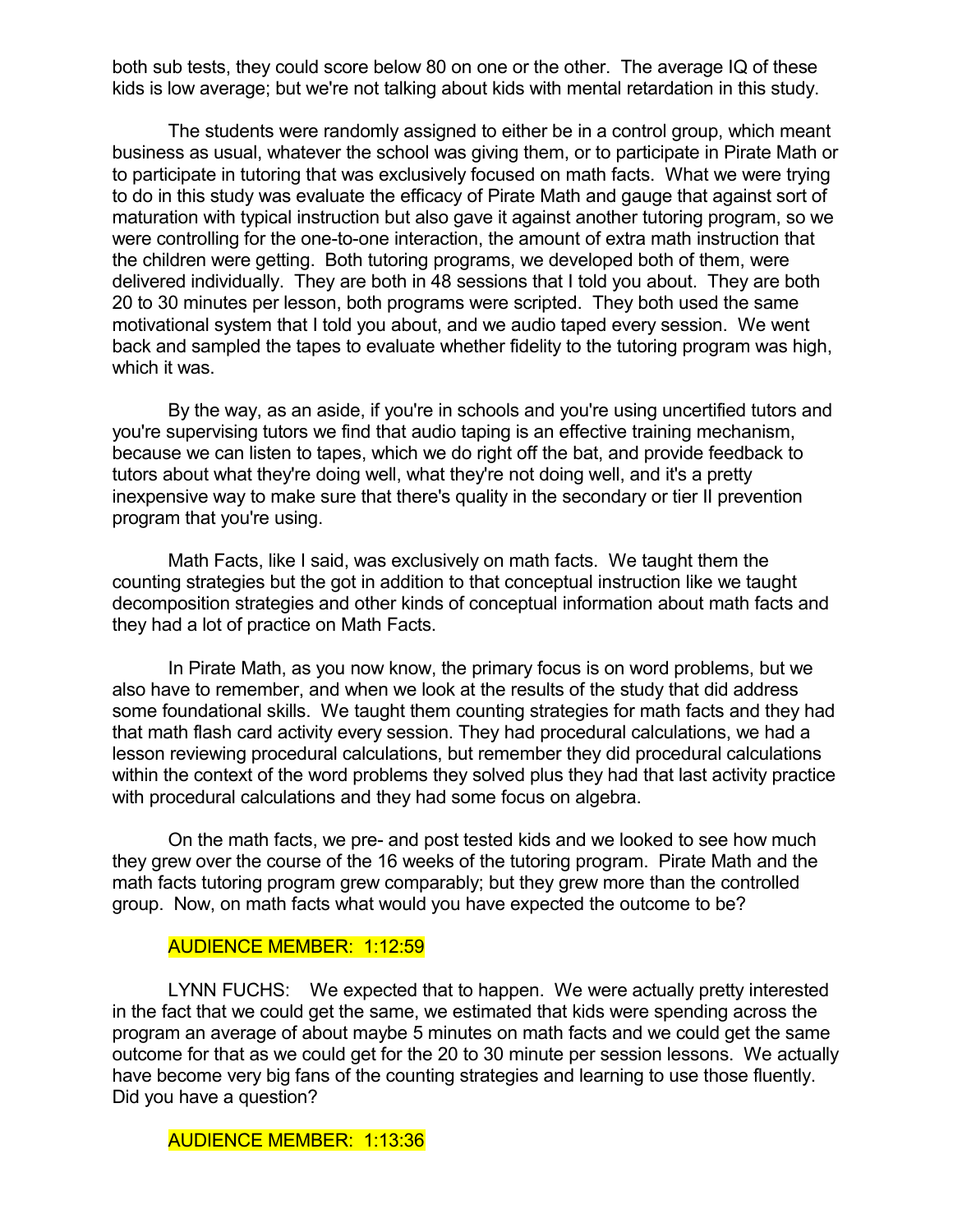LYNN FUCHS: We had a variety of tests, and if you're interested in the article or these series of articles I can give those to you, they're published, but for math facts we had an addition and subtraction, I think it was 1 or 2 minutes for addition and 1 or 2 minutes for subtraction and there are 20 problems on the test. They answered as many as they could in a minute.

For word problems, for procedural calculations we used our own measures that were addition and subtraction 5 minutes and 5 minutes, a mix with and without regrouping. For word problems we had a variety of measures including the key math and the Iowa Test of Basic Skills Problem Solving. For algebra we used out own experimental tasks as well.

# AUDIENCE MEMBER: 1:14:34

LYNN FUCHS: No, we don't. We don't. I mean, if somebody were interested in using our tasks they could. On some of the word problems you could use key math if you wanted to. You could use the measures that we used if you wanted to but the program is not disseminated to include a pre- and a post test.

### AUDIENCE MEMBER: 1:15:04

LYNN FUCHS: Well, if you were interested in progress monitoring then, this afternoon we will talk a little bit about this. I think that there is progress monitoring tools that you can use to assess a student's development to see if they are responding to that particular program. If I were a teacher using this program I don't think I'd want to wait to the end of the 48 weeks to know whether or not they responded to it. I would want something across the implementation to help me evaluate whether they were responding.

### AUDIENCE MEMBER: 1:15:44

LYNN FUCHS: No, we did not. What do you have in mind?

AUDIENCE MEMBER: I was just curious, I mean, if you heard of anything like connecting math concepts \_\_\_\_\_ or one of the other types of stratigists to \_\_\_\_\_ problem solving.

LYNN FUCHS: There aren't a lot of explicit strategies for teaching word problems. There's sort of a body of work on what people call cognitive strategies, which are more like Metacognitive, like they have these acronyms. You first read the problem, some of them are very long.

AUDIENCE MEMBER: I was thinking of \_\_\_\_\_\_\_\_\_\_ 1:16:32

LYNN FUCHS: Yeah. No, we haven't done that. That would be a good study.

Procedural calculations interestingly Pirate Math beat the Math Facts, which was the same as the control group, which I think was kind of interesting because a lot of people think that math facts is a critical deficit for children with math disability, and they do have, it's very hard for kids with math disability to commit math facts to memory. That has been well documented, and people wonder whether that problem is a bottle neck for being able to be good in math generally and I think there's increasing evidence that that may not be true. This is only one source of evidence that it might not be true here. If that were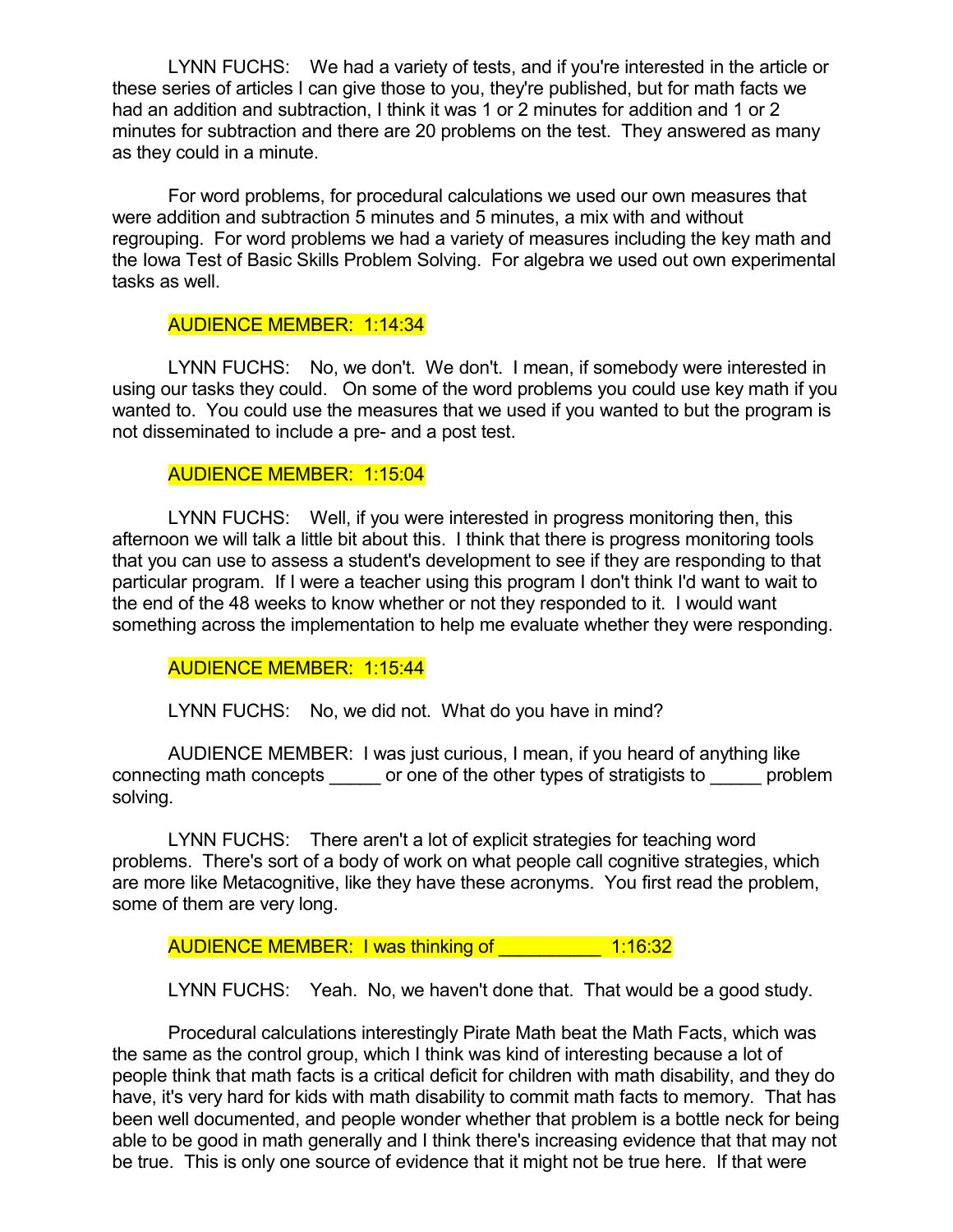true, we would expect that because this group who improved in Math Facts was stronger on the control group on math facts then we would also expect them to be better on procedure calculation where they are using those Math Facts with in the context of the procedural calculation. That is just sort of an interesting aside.

On word problems, as we would expect, Pirate Math beats both Math Facts and no tutoring and as we would expect on our measures algebra Pirate Math again beats Math Facts and no tutoring. I mean algebra is kind of interesting because everybody talks about algebra these days, about how it is a gateway to higher math, how it's a stumbling block for some many kids. A lot of schools now, a lot of states, require you pass an algebra course to graduate.

I want to explain for a minute what we mean by algebraic cognition. Take a minute and read that problem and I just you as you read it know that it is a problem, this is a problem on our post test by the way that combines two problem types. Take a minute and read it, and that's actually a child's work. Try to decipher what the kid is writing, what his little notations mean.

Tommy has 4 red checkers and 3 black checkers. Jacob has 9. How many more checkers does Jacob have than Tommy? That is a very hard problem. We have taught the children in our program to think of this as a total problem and a difference problem. First we have to figure out how much does Tommy have, and that is part 1 and part 2, and that's what the child has done here. He's labeled those and he's then added those into a total. That's his total. Then the difference problem. He has to find a bigger number and a smaller number that are being compared in that problem and he's actually labeled them. There's where he does his difference problem and he labels his answer.

AUDIENCE MEMBER: 1:21:09

LYNN FUCHS: Like, how, what kind of problem?

# AUDIENCE MEMBER:

LYNN FUCHS: No, but that would be kind of interesting whether it would be helpful if we called it the "bigger" number and the "minus" number. The problem is that conceptually within a difference problem there is a bigger and a smaller number. I think it would be probably disorienting to children conceptually to think about the numbers as the bigger number and the minus number. Because we are teaching these story lines conceptually. Now, to all of our children do that? No, but enough of them do that we feel pretty good that they can do a very challenging problem like that and we score the kids work, and when I talk about algebra, we score the kids work in terms of are they setting up problems to represent, are they setting up algebraic equations to represent the underlying structure of the problem? Here the answer would be yes that that child did that.

Now, there is an incorrect representation, so take a minute and read that. What kind of problem is it? What's the gist of what's happening in that story? Change, okay. What's missing in this change problem? The change amount is missing in that story and what the child did here was totally wrong. They just grabbed the two numbers that he figured out were relevant, it's about soldiers, so he grabbed the number near soldiers and the soldiers and he added them, and that is a child in our study, too. He was not getting it.

Why do we have this study in both Houston and Nashville? Well, we had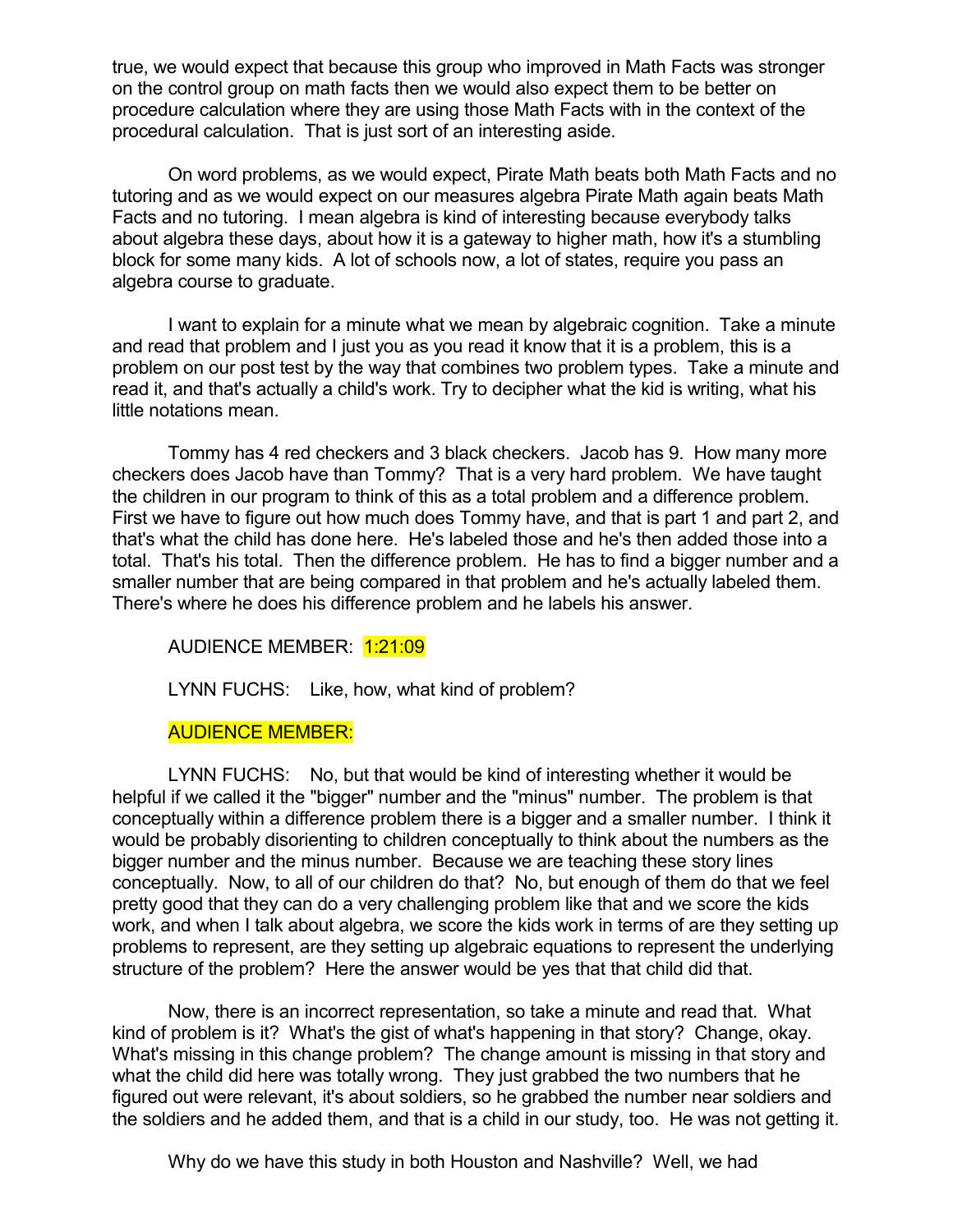developed this tutoring program in Nashville but we wanted to understand how transportable the tutoring program was. We got the same effects. The site did not moderate the efficacy or the program. It was comparably effective in Nashville and Houston.

We think that for a reasonable amount of tutoring time, Pirate Math enhances a lot of different things, word problem skills, fluency with math facts, procedural calculation, and algebraic reasoning and that can be accomplished the way we do training on Pirate Math. We do 1-day training. We do have ongoing supervision on non-certified staff, so we have somebody who's in charge of those tutors. The tutor study scripts before delivering the lessons and we have periodic meeting with our tutors where if we are beginning to introduce the first word problem unit we have a training session where the site coordinator reviews what's going to happen in the next 3 weeks of the program.

Okay, questions before we move on? I said we are going to get to alignment between the tiers of a multi-tier prevention system with respect to word problems and we're going to move there next, but what questions do you have?

### AUDIENCE MEMBER: 1:25:53

LYNN FUCHS: They don't. What they do have to have is, they have to know their number names and they have to be able to associate a name with a number, and they have to have some number sense. I mean if they have no sense of numerosity, like which number is bigger than which other, and we have children like that, then they have to sort to go back to our first grade program and deal with basic numerosity issues. Most children, even kids with math learning disabilities, by the time they get to the second grade and third grade they've got that basic sense of numerosity and all I mean is numbers from 0 to 20, which are the larger ones, where are their number names, things like that, but if they do not have that then I think that they need a different kind of program before we even start worrying about word problems.

#### AUDIENCE MEMBER: 1:27:03

LYNN FUCHS: Right. Right. Right. Yeah, I think that it's very hard to work on Math Facts without having a basic very low level that is required but sort of your basis understanding about the sequence of numbers, being able to count, you have to count to count up you have to count. Recognizing the numeral associating the number a number name, you have to have those skills to be able to do that. We have a 4-year study running right now looking at our first grade tutoring program. What we are trying to do is contrast 25 minutes of conceptual with 5 minutes of games that are also conceptual and 25 minutes of conceptual with 5 minutes of drill and practice that includes more simply counting strategies than these. They're actually confusing to me because I know these better, but the first graders learn these more simple counting strategies better and more easily. We find an added value for the 5 minutes of drill and practice over the games.

For the children who don't get, you make very little progress on improving their math concepts than they are basically non-responders still, and we have a very hard time. It's a small percentage of kids but we have problems with those kids.

### AUDIENCE MEMBER: 1:29:21

LYNN FUCHS: Yes, Yes. We sell those manuals. We have not given ...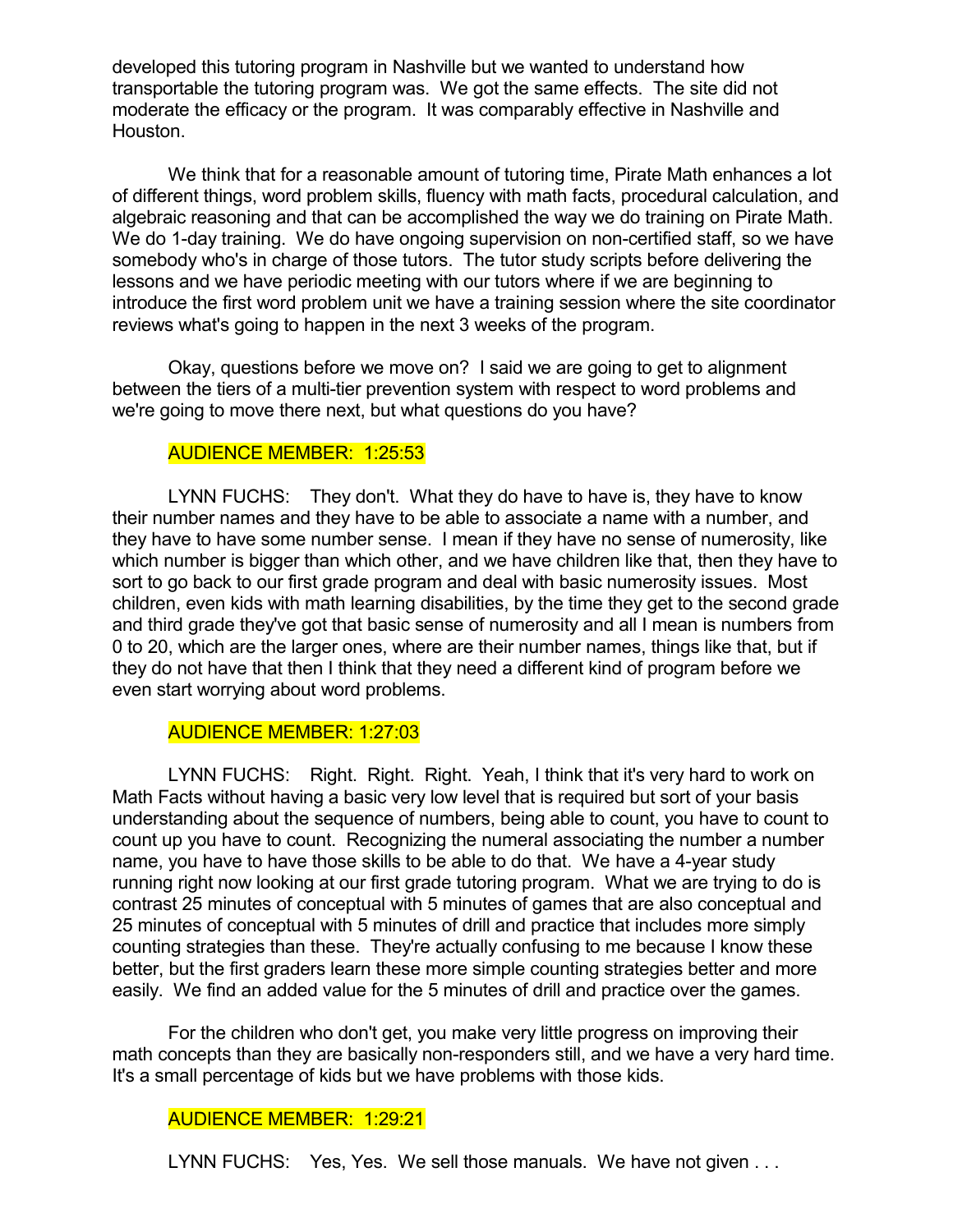# AUDIENCE MEMBER: 1:29:29

LYNN FUCHS: It's scripted and has all the material. I think it costs \$40.00, but you would have to ask the person at Vanderbilt who's in charge of . . .

AUDIENCE MEMBER: Is there a website?

LYNN FUCHS: I think on the last slide you have the woman's name, Flora Murray, and her email address.

# AUDIENCE MEMBER: 1:29:50.

LYNN FUCHS: It's not at the end?

AUDIENCE MEMBER:

LYNN FUCHS: Flora Murray (sp) is just Flora.Murray@Vanderbilt.ed.

AUDIENCE MEMBER: For the tutors, who \_\_\_\_\_\_\_\_\_\_1:30:22

LYNN FUCHS: Well, we have not used, when we do whole class Pirate Math in second grade the first part of the lesson is teacher directed and after the teacher directed lesson they do partner work, and we pair a higher and a lower performing student together, and then the last part, well the first part there is partner work, which is the middle part of the lesson and then there is independent work so the kids are accountable for their own learning, but we do rely on partner work; but not exclusively. We have never, I think this is what your question is, we've never used these manuals having kids tutor other kids because the tutoring manuals are not set up in a way where that would work and also because the higher performing kids who would be the tutors haven't been taught this approach to word problems. It wouldn't work so well.

Any other questions? Okay. I'm just going to set this up. I know that people in Pennsylvania know a lot about RTI, but basically what I'm talking about here in the vocabulary that I'm going to use 'cos I'm sure when people come in from out of state and talk to you about RTI everybody using words in different ways.

I'll talk to you about, in this work that I'm going to describe . . , we are talking about using Hot Math, which is our third grade whole classroom program. It works on harder problems than difference, change and total. I'll talk to you about what those are; but basically we are looking at primary prevention or tier 1 where whole class instruction using Hot Math is going on, and we're also looking at kids who are designated as at risk in the screening process that you would use are also getting a second level of prevention, which is small group tutoring. In Pirate Math I was giving you an example of one-to-one tutoring. We have whole class, we have small group tutoring. Here I'm going to be talking about the combination of whole class and small group tutoring, and we're thinking about the study in terms of two levels of a multi-level prevention system.

### Any questions about that?

We were interested in examining the math problem solving learning and exploring the prevalence of math disability as a function of whether children got whole class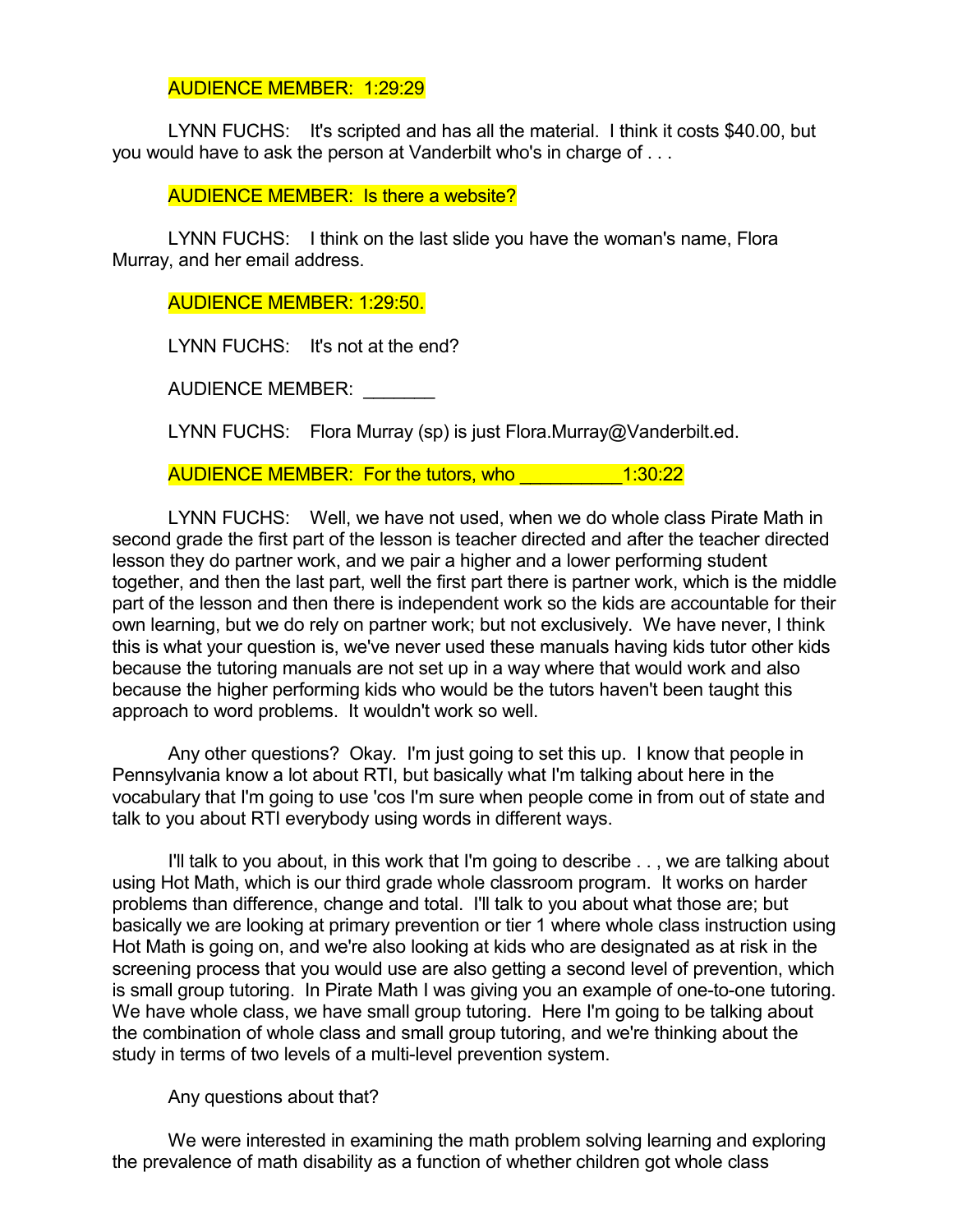validated instruction, which is Hot Math in this study, tutoring, whether they got both whole class and tutoring or whether they just had business as usual, whatever the school was providing.

This work in this study is a little different from what I was telling you before because those kids in Pirate Math are the bottom 10%. Many of those kids have IAPs and those kids are very low performing in math. Here we're talking about something different. We're talking about beginning with a regular classroom of children screening at the beginning of the year to identify kids who are at risk of poor outcomes on word problems and evaluating how important having validated instruction or whole class or just tutoring or both to their learning, and these are kids who are more like at risk than kids with real math learning disabilities.

I think I'm going to go back to the slide for a minute. I think that everybody believes that if a kid is getting small group tutoring in a prevention system he needs to be also in the whole class program, that's what everybody says. We were trying to evaluate if that was in fact the case, whether there was an added value for the kid remaining, you know he's at risk, is it enough to provide small group tutoring or is it important for him to be participating in both levels of the prevention system.

We had four problem types that we work on in Hot Math and you can see what those problem types are. There is a shopping list problem type. I'll let you take a minute and read it. You can just go through it. Basically, we're using schema broadening instruction in this study very much like what I described before, but here we have classrooms within schools are randomly assigned to either get business as usual what they're teachers are normally doing or Hot math.

In all of the classrooms, by the way, we did 3 weeks of this general problem solving word problem kind of intervention in both control and Hot Math classes, but then the core was we had 13 weeks of business as usual or 13 weeks of Hot Math.

From both kinds of classroom, okay, from both controlled classrooms and Hot Math classrooms we identified kids who are at risk. We screening and identified kids who are at risk for poor math problem solving outcomes and we randomly assigned them either to receive tutoring, Hot Math tutoring or not. That way you see a child, all children in the classroom if they were not at risk, either got their teacher's instruction or the Hot Math instruction; but if you were at risk you might get Hot Math tutoring with your teacher's conventional instruction. You might get your teacher's conventional instruction with no tutoring. Here you might Hot Math classroom instruction either with no tutoring or with tutoring. I have explained a lot of this as we went through Pirate Math.

I'm not going to go through all the details of this 'cos I think you're probably not interested in them and it's getting close to lunchtime, but this is a very large study. We have 120 classrooms, all in third grade. One teacher dropped out the study very early in the study. We have a sample of about 1300 kids whom we use to evaluate our research questions. That gives you an idea of the sample generally. We had at risk and not at risk kids in the study. That gives you an idea of what they're average scores were, what their demographics were.

We identified of the like 1320 kids in the study, we identified 288 as at risk for poor outcomes and we assigned at risk students like I said regardless of what their classroom treatment was to receive tutoring or not. That just gives you some of the numbers of the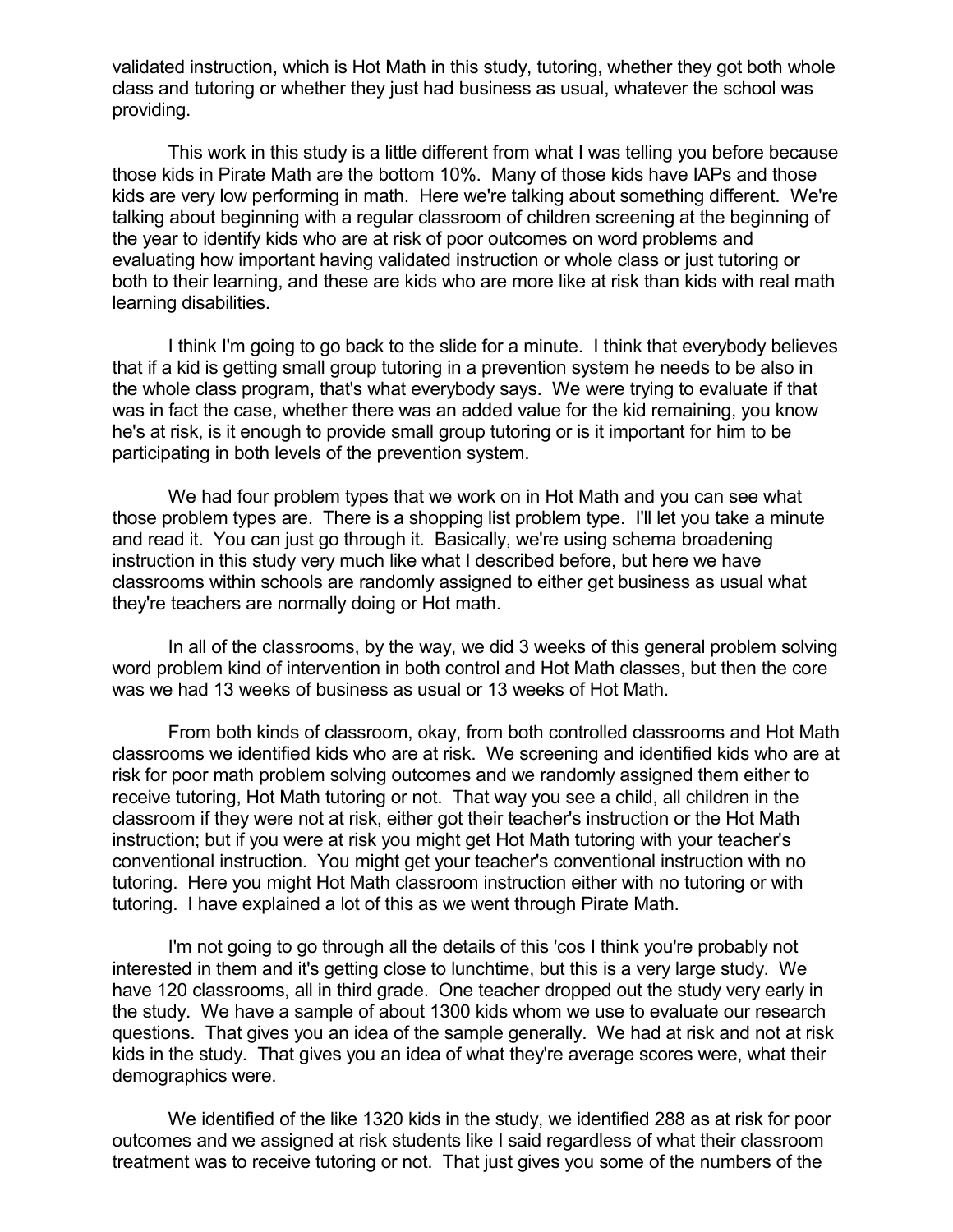kids that we ended up after kids moved over the course of the study.

Any questions about what's going on in the study? I see some head nodding and I see some confused looks. Anybody want to ask questions?

Teachers were comparable in the control and the Hot Math group in terms of their demographics and the number of minutes of math instruction they provided, not at risk students, Hot Math vs. control, work comparable and demographics and their reading math and their cognitive performance, and the same with at risk students in the various groups that could be in.

Okay. We had three kinds of measures, which I think might be interesting to you of word problem solving. The first kind of measure was what called was a media transfer. They were very much like the problems that we taught, kind of the basic shopping list, buying bags, half and pictograph problems that you read, but they were new cover stories. They were sort of in their basic kind of format.

We also had a near transfer measure where we introduced things like novel looks, novel questions, the kinds of transfer features I talked about right at the beginning of the presentation and none of those transfer features have actually been taught during any of the lessons, so they were all novel. And then we had a far transfer measure, which is very different from the immediate and near transfer because it was really pretty far away from what taught in Hot Math but it was more like a real life application. All of the skills and transfer features that we taught in Hot Math were included in the far transfer measure but in a very unfamiliar kind of task. This was the first page of the test where it provides sort of this little story about what's going on. I'll give you a minute to take a look at the story, the narrative. It is obvious that this is a shopping list problem. Somewhere in here is embedded a buying bags problem. There is also a half problem and a pictograph. It is sort of taking a real life kind of problem solving task and imbedding into it much of what we taught plus other things that are taken from the third grade curriculum. This was our far transfer task. How much money do you have for school clothes? That's a very basic, it's a total problem. We did not teach that in this Hot Math problem, but you know, you've got two pots of money and it's going to make a total for you. That's a very long cumbersome question to answer. You have take information from a lot of different places and operate on that and do the shopping list kind of problem.

Question three is kind of interesting. I'll give you a minute to read it. Now what the children have to do in that problem is actually invent information that is reasonable. They have to buy other things. Well what is it that you'd like to buy and what's a reasonable price for the other things that you plan to buy on the shopping trip that you get to control. In this part of the problem, by the way, we were embedding a task that we didn't teach but is part of the third grade curriculum. We had a kid who answered this part of the problem by saying that he was going to use his credit card.

Then finally the fourth question. We also gave the Woodcock-Johnson applied problems test, which actually if you're familiar with it does not have a lot of word problems on it, it's got some, but its got things like counting, telling time, reading thermometers and some word problems as well.

Here are our findings. A cross of not at risk and at risk children. If you were in Hot Math classrooms then you learned more than if you were not in Hot Math classrooms and the affect size was about a standard deviation. You performed about a standard deviation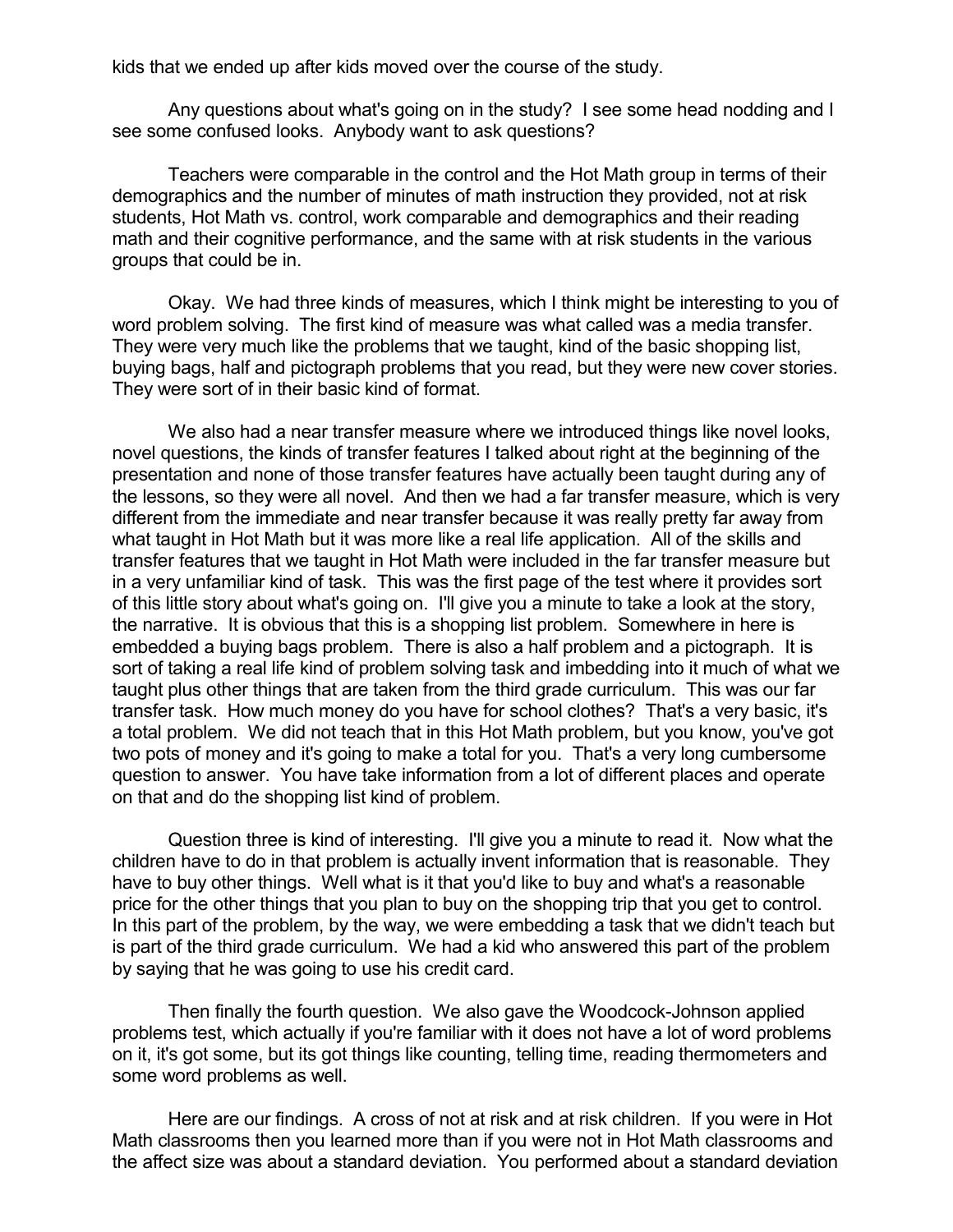better than the control group, which was a large affect size. If you were an at risk student, comparing just if you were in tutoring vs. if you were not in tutoring, again a big affect for tutoring, and the affect size was about a standard deviation.

Then there is the issue that we were talking about of alignment. What if you just got secondary prevention tutoring? What if you got, I'm sorry, just secondary vs. tier 1 and tier 2 together. So what's the value added of having primary prevention if you're also getting tutoring. Well, it turns out there is a pretty good benefit. If you got both secondary tier 1 and tier 2, whole class, Hot Math and tutoring Hot Math you grew better by more than a standard deviation than if you just got tutoring, which I think is interesting. I mean it suggests that having two tiers operating together, especially when they're aligned with each other, because Hot Math tier 1 and the Hot Math tier 2 were very much aligned. They were not only conceptually the same form of approach to problem solving but they were also sort of on the same page. They worked. The lessons were timed so that they were occurring at the same time. We think that two levels of prevent are better than one; but in terms of moving kids out of the math disability category, if we look at the Woodcock-Johnson applied problems if you were below the 16th percentile we called you MD. If you were above it we called you not MD. If you had just controlled classroom instruction and no tutoring and you were an at risk child, of the at risk children about 28% of those children at the end of the study fell in the MD group. If you just got the whole class instruction you were at risk. It was about the same. If you just got tutoring without Hot Math and the whole classroom it was cut in about half. If you got both it didn't move very much.

In terms of moving children around that sort of cut point release that we used of the 16th percentile, it looked like most of the benefit was coming from secondary prevention even though on average at risk children scored reliably higher if they got both tiers of the prevention system.

We do think that there's a need for validated instruction, both at tier 1 and tier 2. At risk students who get both levels of those two levels of the prevention system do better than if they get one or the other, and in this study we have to remember that the classroom and the tutoring programs were very much aligned. We looked at this question in a reading RTI study where we found that very little added value for kids who are at risk and were considerably behind their peers. Very little added value for them being in the tier 1 program that whatever benefit they got from the multilevel prevention system was coming from secondary prevention. In that study there was no deliberate kind of alignment between what was going on in the tier 1 and the tier 2 program and sometimes that's wrong and other times if the classroom is moving on to reading material that the at risk kids, which is not appropriate for at risk children who are getting or maybe on different forms of reading instruction when they're in tutoring. Sometimes it's hard to coordinate the alignment between tier 1 and tier 2. These are things I think that schools need to be thinking about and worrying about.

Questions?

### AUDIENCE MEMBER: 1:52:04

LYNN FUCHS: Well, the question is whether this could work for people with dyscalculia, which refers specifically to arithmetic, Math Fact kind of deficits. I would say yes, and with a child like that you might want to have them using a calculator because I think it's a shame to have kids who, you know, just really struggle with Math Facts not be